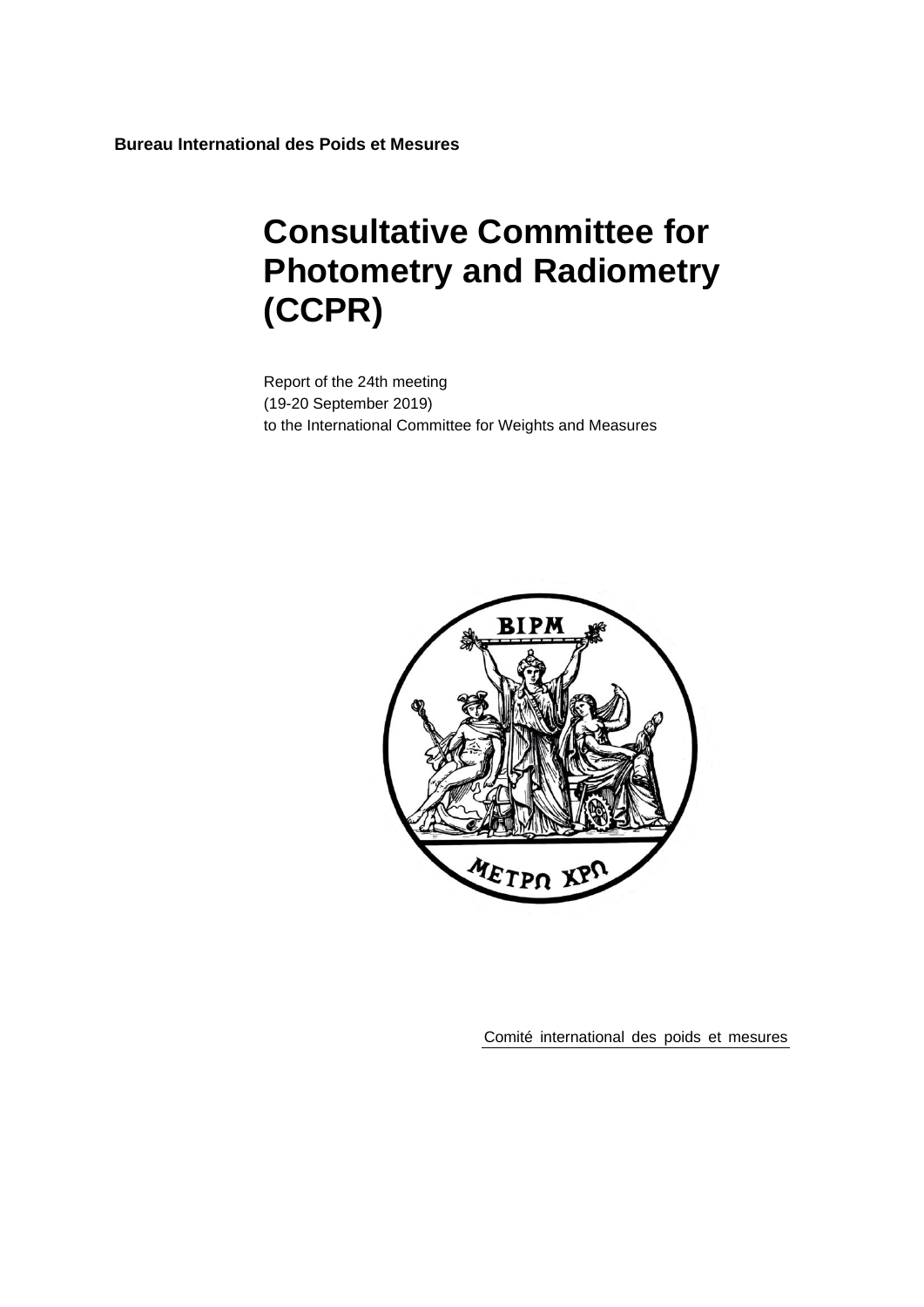# **LIST OF MEMBERS OF THE CONSULTATIVE COMMITTEE FOR PHOTOMETRY AND RADIOMETRY** as of 19 September 2019

#### **President**

Dr M. L. Rastello, member of the International Committee for Weights and Measures, Istituto Nazionale di Ricerca Metrologica [INRIM], Turin.

#### **Executive Secretary**

Dr J. Viallon, International Bureau of Weights and Measures [BIPM], Sèvres.

#### **Members**

Agency for Science, Technology and Research [NMC, A\*STAR], Singapore. All Russian Research Institute for Optical and Physical Measurements, Rosstandart [VNIIOFI], Moscow. Centro Nacional de Metrología [CENAM], Querétaro. Czech Metrology Institute [CMI], Brno Federal Institute of Metrology [METAS], Bern-Wabern. Instituto de Optica "Daza de Valdés" [IO-CSIC], Madrid. Istituto Nazionale di Ricerca Metrologica [INRIM], Turin. Korea Research Institute of Standards and Science [KRISS], Daejeon. Laboratoire National de Métrologie et d'Essais [LNE], Paris. Measurement Standards Laboratory of New Zealand [MSL], Lower Hutt. National Institute of Metrology [NIM], Beijing. National Institute of Standards and Technology [NIST], Gaithersburg. National Measurement Institute of Australia [NMIA], Lindfield. National Metrology Institute of Japan, AIST [NMIJ/AIST], Tsukuba. National Metrology Institute of South Africa [NMISA], Pretoria. National Metrology Institute of Turkey [UME], Gebze-Kocaeli. National Physical Laboratory [NPL], Teddington. National Research Council of Canada [NRC], Ottawa. Physikalisch-Meteorologisches Observatorium Davos and World Radiation Center [PMOD/WRC], Davos Dorf. Physikalisch-Technische Bundesanstalt [PTB], Braunschweig. Slovak Institute of Metrology/Slovenský Metrologický Ústav [SMU], Bratislava. VSL B.V., [VSL], Delft. VTT Technical Research Centre of Finland Ltd, Centre for Metrology / Mittatekniikan keskus [MIKES], Espoo.

The Director of the International Bureau of Weights and Measures [BIPM], Sèvres.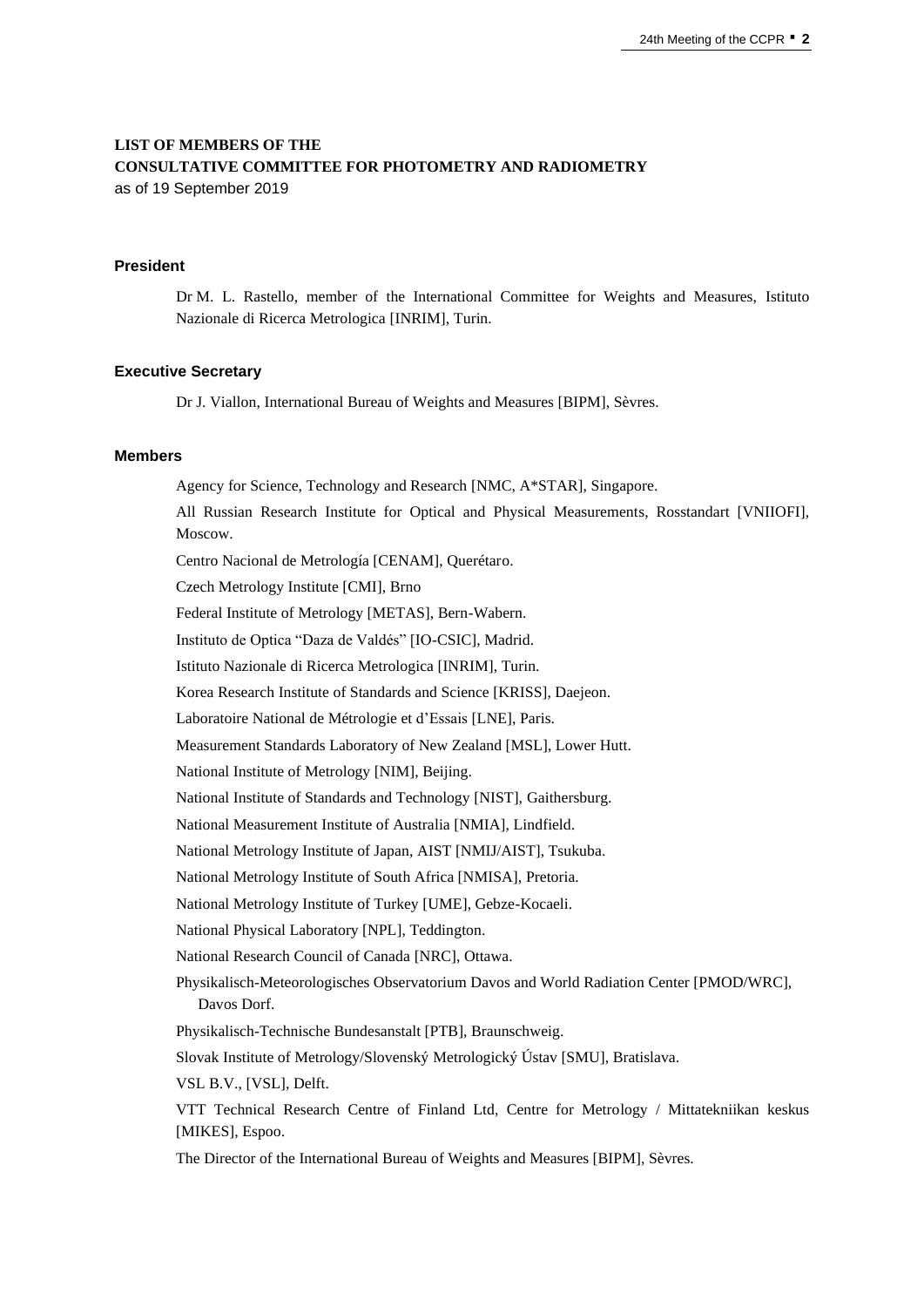# **Observers**

Industrial Technology Research Institute/Center for Measurement Standards [\[CMS/ITRI\]](http://www.itri.org.tw/eng/CMS/), Hsinchu. Instituto Nacional de Metrologia, Qualidade e Tecnologia [INMETRO], Rio de Janeiro. Standards and Calibration Laboratory [SCL], Wanchai.

# **Liaisons**

International Commission on Illumination [CIE], Vienna. World Meteorological Organization [WMO], Geneva.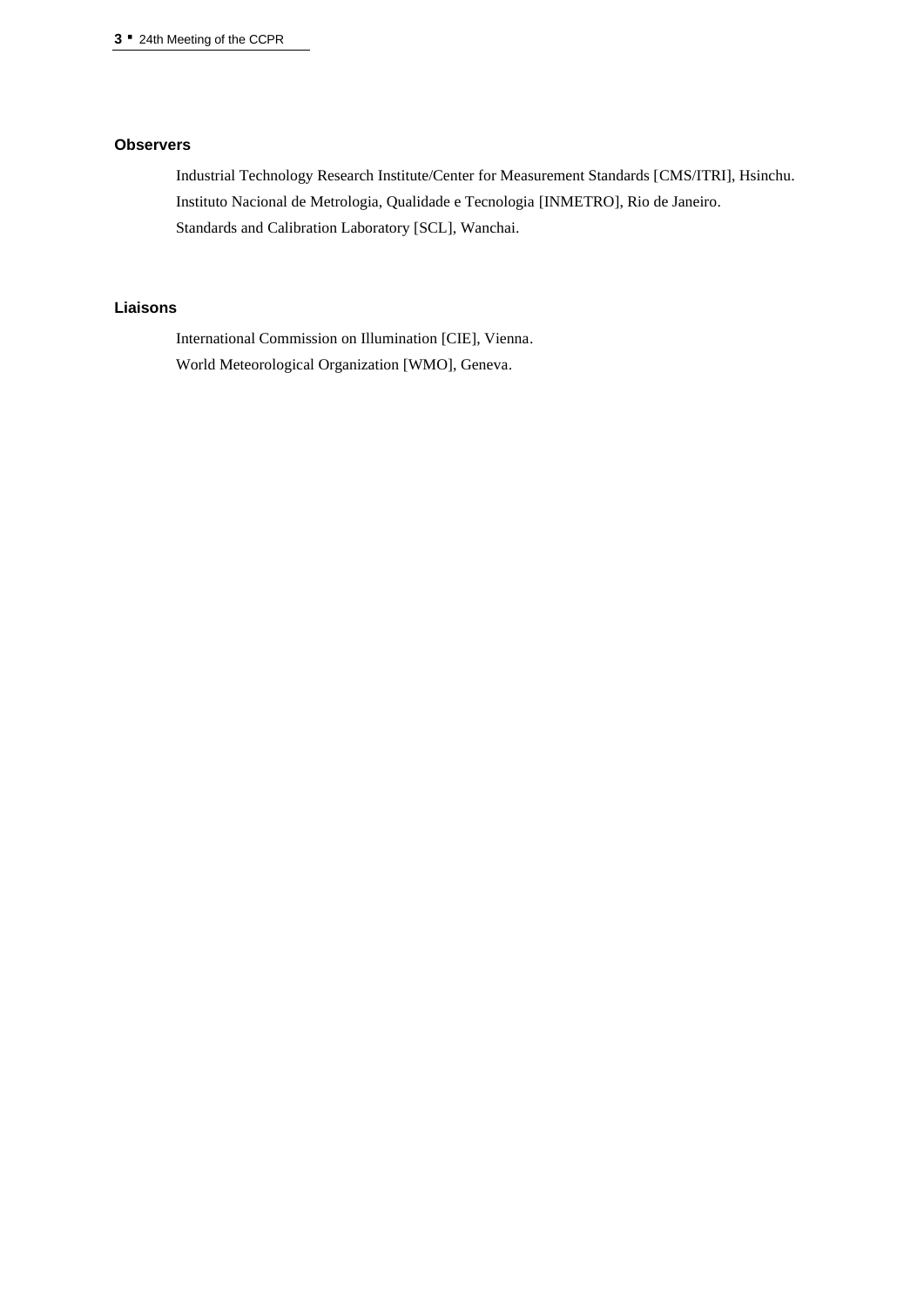# **1. OPENING OF THE MEETING, MEMBERS AND OBSERVERS PRESENT, INTRODUCTIONS**

The Consultative Committee for Photometry and Radiometry (CCPR) held its 24th meeting at the International Bureau of Weights and Measures (BIPM) headquarters at Sèvres, France, on Thursday 19 September and Friday 20 September 2019.

The meeting was chaired by the CCPR President, Dr. M.L. Rastello (CIPM member).

The following delegates from member institutes were present: Ö. Bazkir (UME), P. Blattner (METAS), V. Bormashov (VNIIOFI), G. Brida (INRIM), J. Campos Acosta (IO-CSIC), H.A. Castillo (CENAM), J. Dubard (LNE), N. Fox (NPL), H. Gan (NIM), J. Gröbner (PMOD/WRC), B. Hay (LNE), E. Ikonen (MIKES), B. Khlevnoy (VNIIOFI), A. Koo (MSL), M. Krempasky (SMU), S. Kück (PTB), D.-H. Lee (KRISS and CIE), J. Lehman (NIST), S.-D. Lim (KRISS) Y. Lin (NIM), P. Manson (NMIA), A. Meda (INRIM), M. Milton (Director of the BIPM), M. Nadal (NIST), G. Obein (LNE-Cnam), Y. Ohno (NIST), M. Richter (PTB), V. Sapritsky (VNIIOFI), H. Shitomi (NMIJ/AIST), R. Sieberhagen (NMISA), M. Smid (CMI), A. Sperling (PTB), L.-L. Tay (NRC), A. Todd (NRC), S. van den Berg (VSL), E. Woolliams (NPL), J. Zhang (NMC, A\*STAR).

Observers: T. Menegotto (INMETRO), C.M. Tsui (SCL), K.-N. Wu (CMS/ITRI).

Liaison: I. Ruedi (WMO)

Representatives of Institutes from Member States invited to attend as Observers: M. Huriev (NSC IM), D. Matkowska (GUM).

Invited: M. AlFohaid (SASO), A. Bescupschii, (NMI (MD)), C. Cooksey (NIST).

Also attending the meeting: S. Picard (KCDB Coordinator, BIPM), J. Viallon (Executive Secretary of the CCPR, BIPM).

Dr Rastello opened the meeting by welcoming everyone to the BIPM. She thanked Dr Usuda, the previous President of the CCPR, for his work whilst leading the CCPR. Dr Milton added his welcome as Director of the BIPM, after which all those present briefly introduced themselves.

# **2. APPOINTMENT OF THE RAPPORTEUR**

Dr Manson was appointed rapporteur for the meeting.

# **3. APPROVAL OF THE AGENDA**

Dr Rastello showed a version of the agenda with some small changes after the working group meetings earlier in the week. She asked for approval of the modified agenda and all members agreed without proposing any additional changes.

# **4. ACTIONS FROM THE 23RD MEETING**

Dr Rastello asked Dr Viallon to review the action points from the previous CCPR meeting in 2016.

AP1: Missing progress reports to be supplied to Dr Viallon by the end of the year, together with any revisions to those reports already submitted. All reports will be published in the open access area of the BIPM website at the start of 2017 unless a specific request not to do so is received.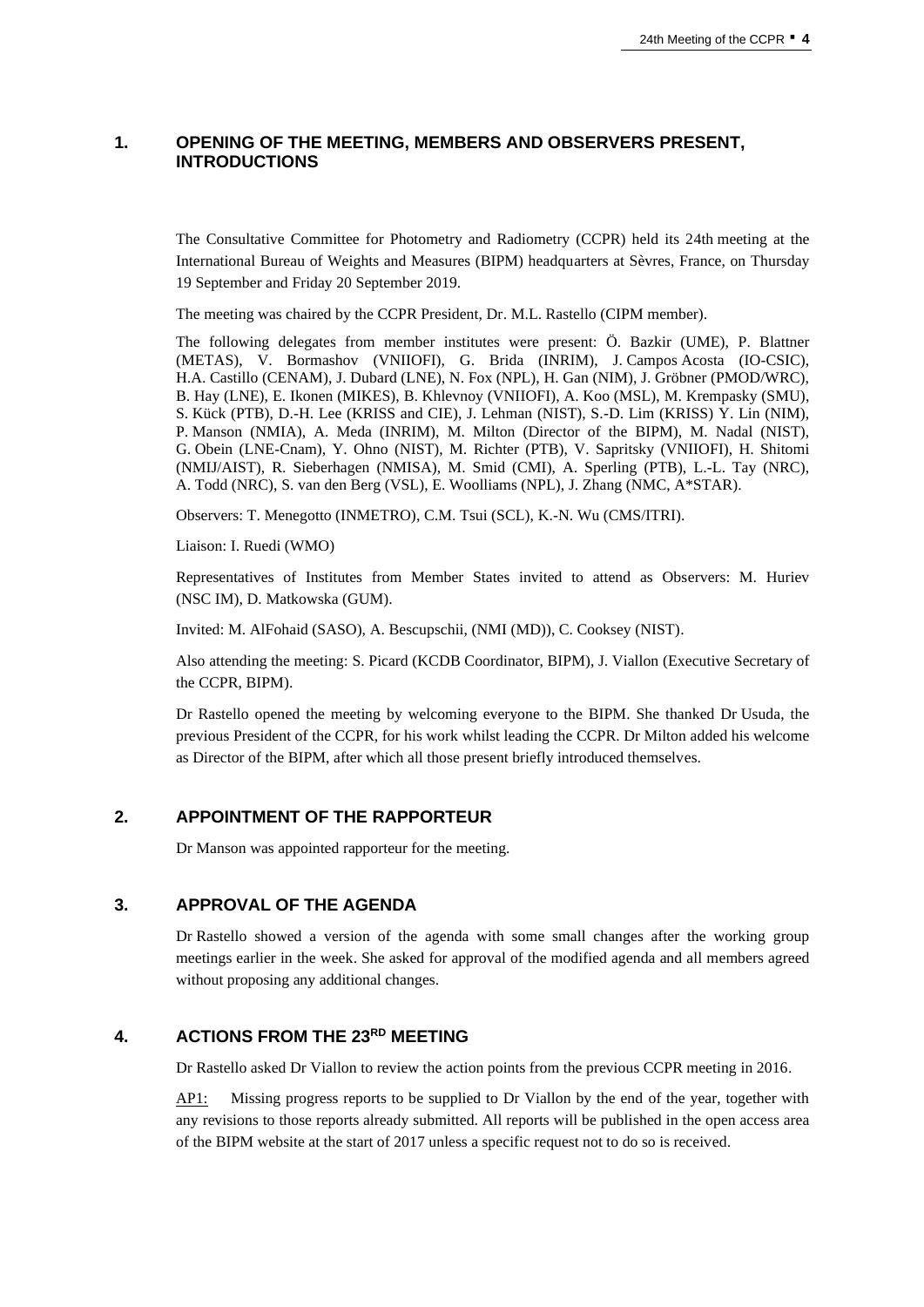*Done. Dr Viallon asked that members who had not yet submitted their reports for this meeting send them to her. She noted that it is useful to have replies to the questionnaire in advance so speakers for scientific talks can be selected.*

AP2: All NMIs with entries under 1.1.2 should update their CMC tables with the new number. The relevant RMO TC Chair will report this CMC tables update at the next CMC-WG meeting.

*Done.*

AP3: The rules governing membership of WG-CMC will be revised as agreed, with immediate effect. A new sheet, for Task Groups, in the WG-CMC section of the CCPR website, will be added.

*Done.*

AP4: Dr Ohno to send a letter on behalf of CCPR WG-KC to Dr Gran (EURAMET TC-PR Chair) highlighting the conflict between the EURAMET and CCPR guidelines, for discussion at the forthcoming meeting of EURAMET TC Chairs.

*Done. The conflict between CCPR and EURAMET guidelines was resolved within a year of the CCPR meeting.*

AP5: Dr Zwinkels to send points of clarification and correction relating to the candela to CCU immediately, for incorporation in the next draft of the 9th SI brochure.

*Done.*

AP6: CCPR President to inform CCU that CCPR requests that Appendix 3 is reinstated in the 9th SI brochure.

*Done.*

AP7: A call for nominations for the position of WG-CMC Chair will be issued by 30 September 2016, with a deadline of 30 October 2016.

*Done.*

# **5. NEWS FROM THE CIPM AND CGPM**

Dr Rastello presented a report. She noted that four CIPM meetings had been held since the last CCPR meeting in 2016 and that a lot has been done during that time. The 26th meeting of the CGPM had also occurred during that period. She summarized a selection of recommendations from those meetings.

105th CIPM Meeting (October 2016)

CIPM requested that CCs prepare updated *mises en pratique* by 31 July 2017. The CCPR *mise en pratique* was updated by the due date.

Some CCs have joined as new members of the Task Group for the Promotion of the SI, and the International Commission on Illumination (CIE) has joined as an Observer. The CIPM requested that the CCs prepare a statement to stakeholders regarding the changes expected under the revised SI, to be completed by the end of July 2017.

The Rules of Membership of the CCs related to observer status for national laboratories were revised. The CIPM decided that international organizations that attend CC meetings will be referred to as "liaisons" and not offered membership. All CCs will review whether their members and observers meet the relevant criteria. SCL (Hong Kong (China)) has been added as an observer to CCPR.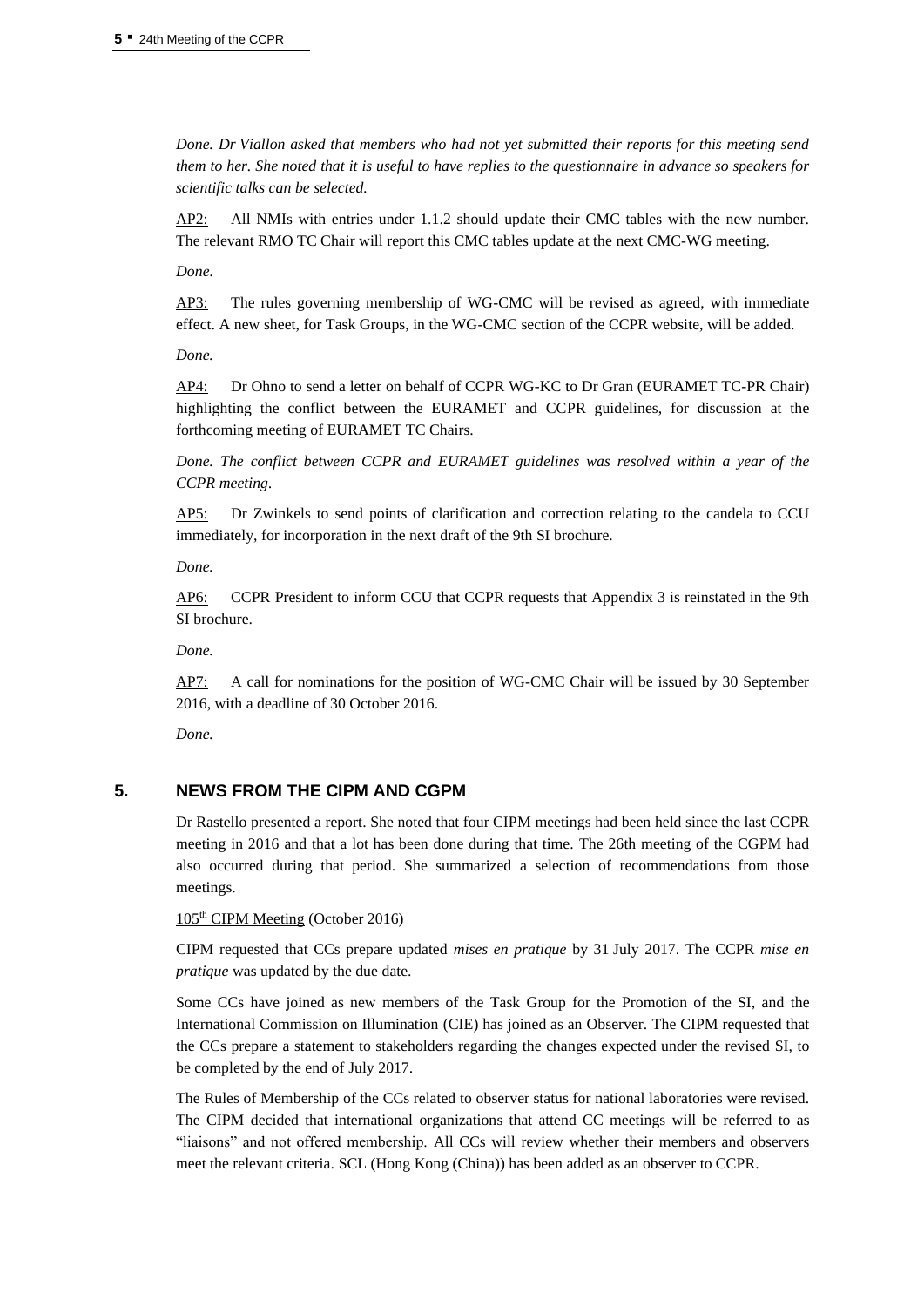#### 106 th CIPM Meeting (October 2017)

The CIPM welcomed recommendations regarding the redefinition of the SI from CCs. It decided to submit a draft resolution to the CGPM since the conditions for the redefinition have been met.

The CIPM decided that *mises en pratique* prepared by the CCs should be presented in a common format. The *mise en pratique* for the candela has been updated accordingly.

The CIPM agreed that the document CIPM-D-01 which covers the operations of the CCs would be revised by adding three objectives.

Following the decision of the previous meeting regarding liaisons, the CIPM decided that the status of liaisons within CCs will be decided in each case by CIPM, using specified criteria.

Further changes to CIPM-D-01 were agreed to remove reference to votes taking place in CCs to emphasize the consensus-based decision-making process.

The CIPM decided to update the criteria and processes related to Associate State membership of the CGPM.

The CIPM decided to invite each Regional Metrology Organization (RMO) to send one or two representatives to the next meeting of CC Presidents (June 2018) to address the recommendations of the review of the CIPM MRA.

#### 107<sup>th</sup> CIPM Meeting (June 2018)

The CIPM decided to review the purpose and agenda of the meeting of CC Presidents at its next meeting.

The practice of inviting the Chairs of RMO TCs to CC meetings was confirmed.

The use of a definition of "consensus" originating form ISO/IEC Directives was agreed. The document CIPM-D-01 will be updated.

#### 26th CGPM Meeting (November 2018)

Dr Rastello displayed Resolution 1 for the meeting, related to the revision of SI, and noted the presence of *K*cd. She drew attention to appendix 3 of the SI brochure entitled "Units for photochemical and photobiological quantities", specifically its mention of the candela.

She presented the poster prepared by the Working Group on Strategic Planning and thanked Dr Ohno for a complementary presentation representing CIE.

#### 108<sup>th</sup> CIPM Meeting (March 2019)

Dr Louw was elected as CIPM President and Dr Usuda was elected as Secretary. Elections were also held for the CIPM Vice-Presidents.

The CIPM supported the formation of a task group to improve cooperation between the BIPM and International Organization of Legal Metrology (OIML) after a proposal from the President of the International Committee of Legal Metrology (CIML).

Presidents of the CCQM and CCTF were appointed. All incumbent CC Presidents were reappointed for four-year terms.

The CIPM welcomed progress on rationalization of the suite of MRA guidance documents, prompted largely by the launch of KCDB 2.0.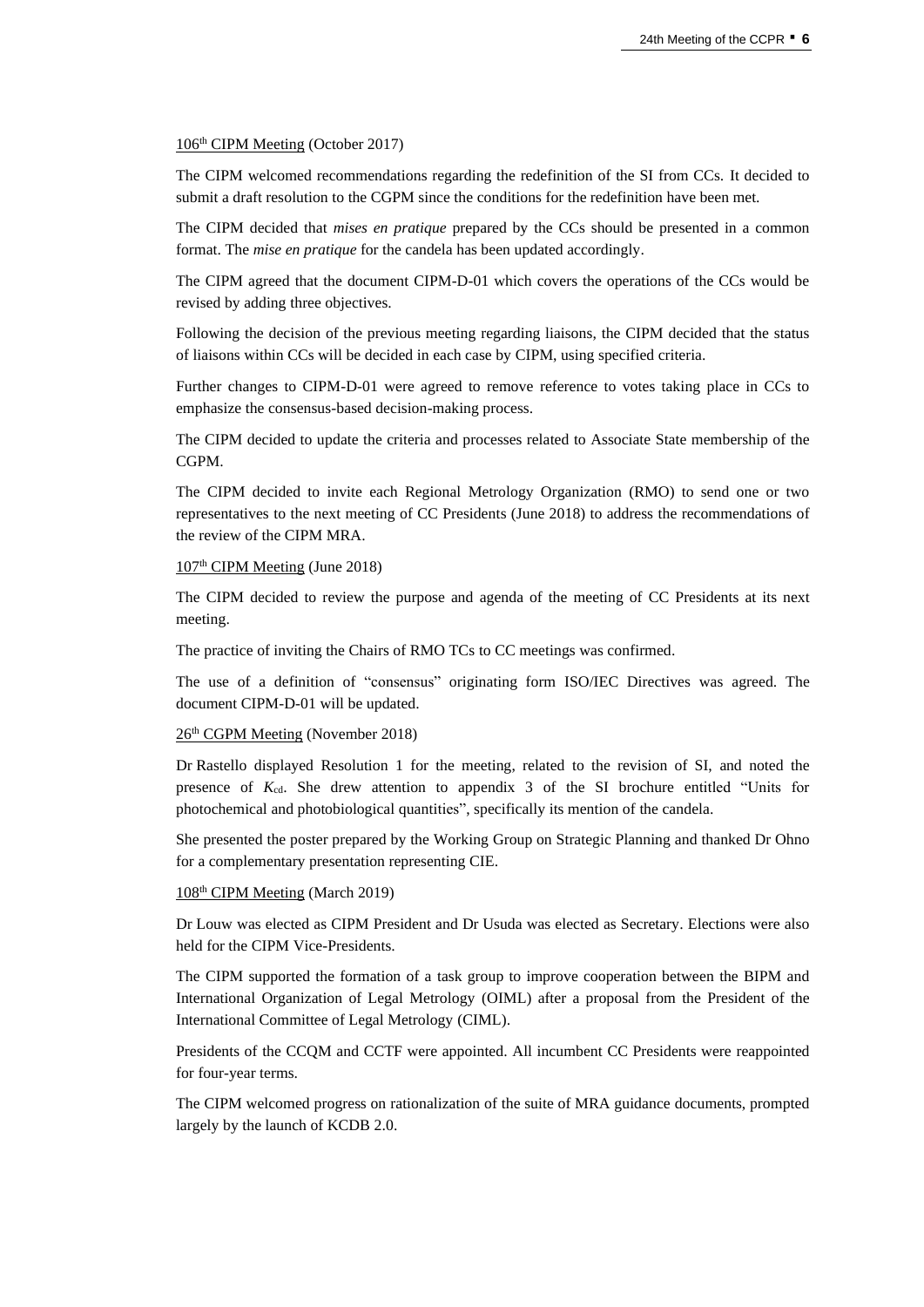# **6. UPDATE ON THE BIPM KCDB 2.0**

Dr Picard, KCDB Coordinator, gave a presentation on the implementation of KCDB 2.0.

She pointed out that new system will be merged with the existing JCRB web-based process, and includes a platform for submission, review and processing of CMCs, extended search facilities and generation of statistics including some customization. Intra-RMO review of CMCs is included.

Dr Picard summarized the sequence followed when processing a CMC claim. The claim is drafted by the NMI and then made accessible to TC Chairs for review (or for sending out to reviewers). It then goes to the JCRB, i.e., other RMO TC Chairs, for review and approval. A vote on approval is only required if revisions are requested. Following approval, the claim is made available via the KCDB website.

The system will cover CMCs, comparisons and statistics, although the statistics module will not be available initially.

Realization of KCDB 2.0 has involved parallel development of CMC facilities, migration of the existing database into the new system, comparison facilities and the statistics capability. Alpha testing has been carried out by BIPM staff and beta testing by CC experts is under way. Dr Picard expressed her thanks to WG-CMC for input. She noted that the system will be available on PCs, and that some facilities will be compatible with tablets and other mobile devices.

Meetings with the CCT, CCRI, CCQM and CCPR have occurred and meetings with other CCs are planned. The feedback and questions arising at these meetings helps when preparing the documentation.

Several sources of information on the new system are being prepared, including a "Getting Started" document, help on the search facilities and some YouTube videos. The system is expected to become operational at the end of October 2019.

Dr Picard's presentation included a slide showing the planned implementation timetable. She emphasized that there will be a clear transfer, i.e. no overlap period where both the old and new systems are in operation is planned. A short time after the system becomes operational, adding new CMCs to the new database will start. Submission using the existing JCRB website will be available until the new system comes online, but will not be possible after that, although review of CMCs already submitted will continue using the old system. The new web-based submission platform will not open for all CCs simultaneously. There will be a sequential introduction, with steps of approximately one week for each CC.

Dr Picard presented several web pages from the new system, including the start page at [www.bipm.org/kcdb.](https://www.bipm.org/kcdb)

Users wishing to apply for a user account start by logging in as a guest. The credentials will be made available by TC Chairs and BIPM staff. Once logged in as a guest, requests for a writer and reviewer profile can be submitted.

Users can login separately as writer, reviewer or TC Chair, although the writer and reviewer profiles can be combined. Logging in as a writer includes the possibility of creating a CMC claim using a web-based form. The claim can be saved as a draft or submitted to the review process.

TC Chairs have access to "spaces" for intra- and inter-RMO review, which include mechanisms for sending CMCs to reviewers.

The new system was discussed following the presentation.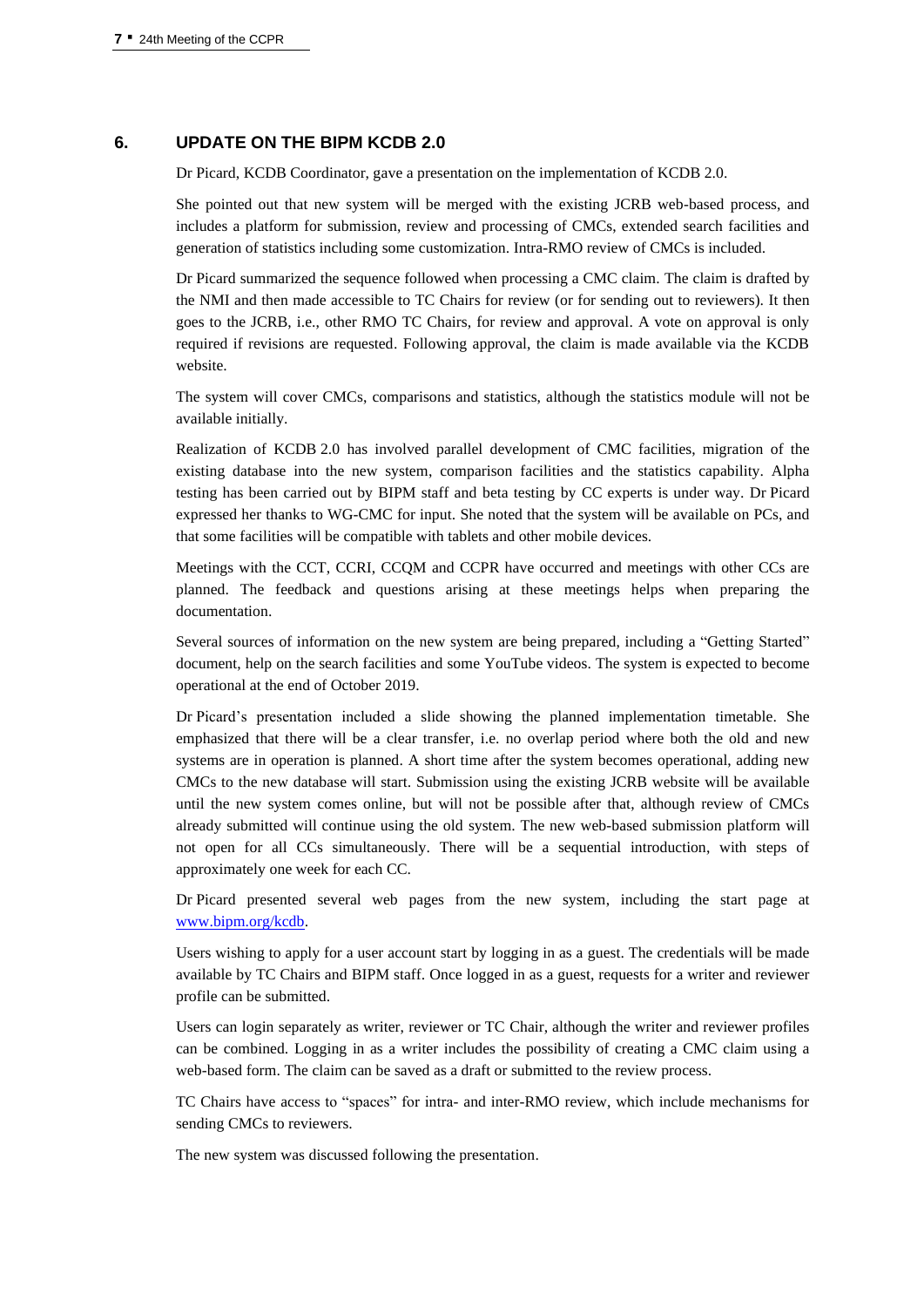Dr Smid thanked Dr Picard for the opportunity for training on the new system at the WG-CMC meeting. He asked if there will be any other training such as workshops, etc. Mr Henson replied that there are several opportunities, including a CBKT workshop in November 2019. The BIPM is offering to help each RMO run a course, depending on when travel can be timetabled. The training material will be made available. Help is also available by contacting the KCDB office. He said that a consolidation of JCRB documentation is under way so there will be one document covering CMCs and one on comparisons. They will be released later in 2019.

Dr Picard commented that the data migration appears to have worked well and samples have been checked. However, not all transfers have been checked so users need to check their own CMCs. Old versions of CMCs will be available for comparison. She said that the system will not be made operational unless the KCDB office is confident of the system's operation. Mr Henson added that testing shows that the system appears to be working well.

Dr Picard noted that 'de-batching' is now preferred, i.e., each CMC has a unique identity. This means that one CMC will not delay all CMCs in a batch. A constant stream of CMCs in review is possible because NMIs can submit a claim at any time. However, TCs and CCs can agree on the allowed timing.

Dr Rastello asked whether changes will be highlighted if submissions are modified and Dr Picard replied that they will not.

Dr Rastello invited questions and comments from TC Chairs. Mr Bescupschi said that some COOMET CMC claims are currently in inter-RMO review and will be finished soon, asking when they will be added to the new database. Dr Picard replied that it will happen as soon as the new database is available. Uploads using Excel files will be possible but submission using the new platform is preferred. Mr Henson said that adding data has stopped at the moment but will recommence as soon as possible after the system starts full operation. The old platform is still in use and will continue that way for some time. At any time there are many CMCs that are part way through the process and they will continue until they are approved at which point they will be queued for adding to the new system.

Dr Menegotto said that the short course during the WG-CMC meeting was very helpful, and Dr Picard replied that it is important that TC Chairs are familiar with the operation of the new system.

With no further discussion, Dr Rastello thanked Dr Picard for her presentation.

# **7. REPORT OF THE WORKING GROUP ON CALIBRATION AND MEASUREMENT CAPABILITIES (WG-CMC)**

Dr Smid, Chair of the Working Group on Calibration and Measurement Capabilities, presented his report on the activities of the Working Group.

He described the new structure of WG-CMC that has been implemented since the 23rd CCPR meeting (2016). Members of the Working Group are Chairs of the RMO technical committees for radiometry and photometry, with each Chair able to appoint one additional expert as a member. The Chair rotates between the RMOs, with a term that is normally four years.

Dr Smid described the work of three Task Groups that have been established by WG-CMC since the previous CCPR meeting.

#### TG1 *Use of comparison results in assessment of CMC claims*.

The principles were discussed and accepted at an earlier WG meeting and a draft document was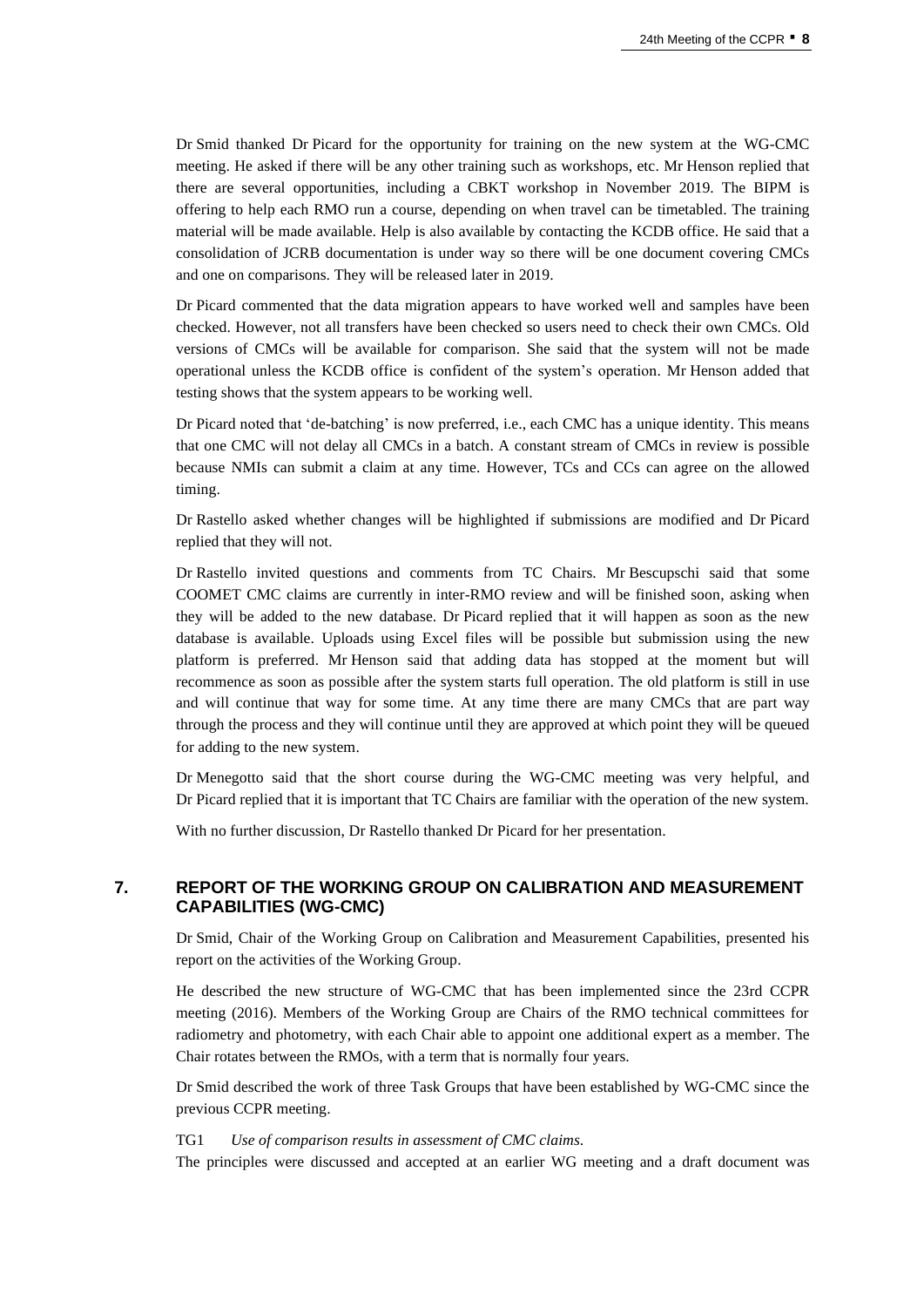agreed by WG-CMC in July 2018. It was submitted to the CCPR for comments and then published on the BIPM website in February 2019. The objective has been achieved.

## TG2 *Update the Excel CCPR CMC supporting evidence file*.

First drafts of the updated documents were presented in June 2017 and new versions of both the evidence requirements spreadsheet and the service categories document were published on the BIPM website in May 2018. Some new service categories were added and the compatibility of the spreadsheet with the service categories file was improved. Dr Smid presented the improvements to the background information and descriptions of the evidence rules that have been made in the spreadsheet. He informed the meeting that the Chair of the Task Group, Dr Nadal, was stepping down due to commitment as Chair of WG-SP and that Dr Cooksey had agreed to take the role of Chair. The Task Group will continue into the future, initially because the work of TG3 may initiate some further changes.

#### TG3 *Clarify and harmonize the CMC review process*.

The aims of this Task Group are to reduce the burden associated with reviewing CMCs, while maintaining the quality of the database and supporting the establishment of CMCs by emerging NMIs. The first discussion on formulating the principles of the new approach occurred in June 2017 and, after the first decisions about the new approach in July 2018, the first draft of the TG3's guidelines was discussed in the WG-CMC meeting earlier in the week.

The terminology and details of the rules and process are yet to be agreed, but the general philosophy of classifying quantities as 'core' or 'linked' (or alternative terms to be agreed) with levels of review set appropriately was agreed. Work on how to classify the quantities and to set the appropriate levels of review remains to be done. The use of key comparisons to support a broader range of CMCs was agreed and there is general support for reducing the reliance on comparison evidence. Developing the details remains to be done.

Dr Smid expressed his thanks to all the Task Group Chairs and welcomed Dr Cooksey as the new Chair of TG2.

Dr Manson commented that awareness of TG1 guidelines needs to be raised among CMC reviewers. Dr Smid noted that the guideline has been used in some reviews already and discussed the possibility of holding a workshop on CMC review, adding that if an RMO would like support with reviewing, that can be discussed.

Dr Smid presented changes to the service categories since the previous CCPR meeting. Four categories were added at the WG-CMC meeting in June 2017, and Dr Smid indicated which RMO had submitted each category and summarized the motivation for the addition. Most were approved, but 7.7 chromatic dispersion needs further discussion. Dr Smid said that a Task Group, TG4, had been created to look at the fibre optic service category structure, and he summarized its work to date.

#### TG4 *Recommending a CMC structure for fibre optics*.

This Task Group was seeded by a METAS proposal regarding the service category structure in fibre optics. The decision was taken to create a Task Group, with terms of reference to recommend an updated service category structure, and to liaise with TG6 "Discussion Forum on Fibre Optics" of WG-SP.

Prof. Dr Kück pointed out that Dr Morel will be the new Chair, but that he (Prof. Dr Kück) will continue as a member.

Dr Smid closed his report by remarking that WG-CMC gives opportunity for discussion amongst TC Chairs, e.g., agreeing to 'de-batch' CMCs and submit smaller batches more frequently.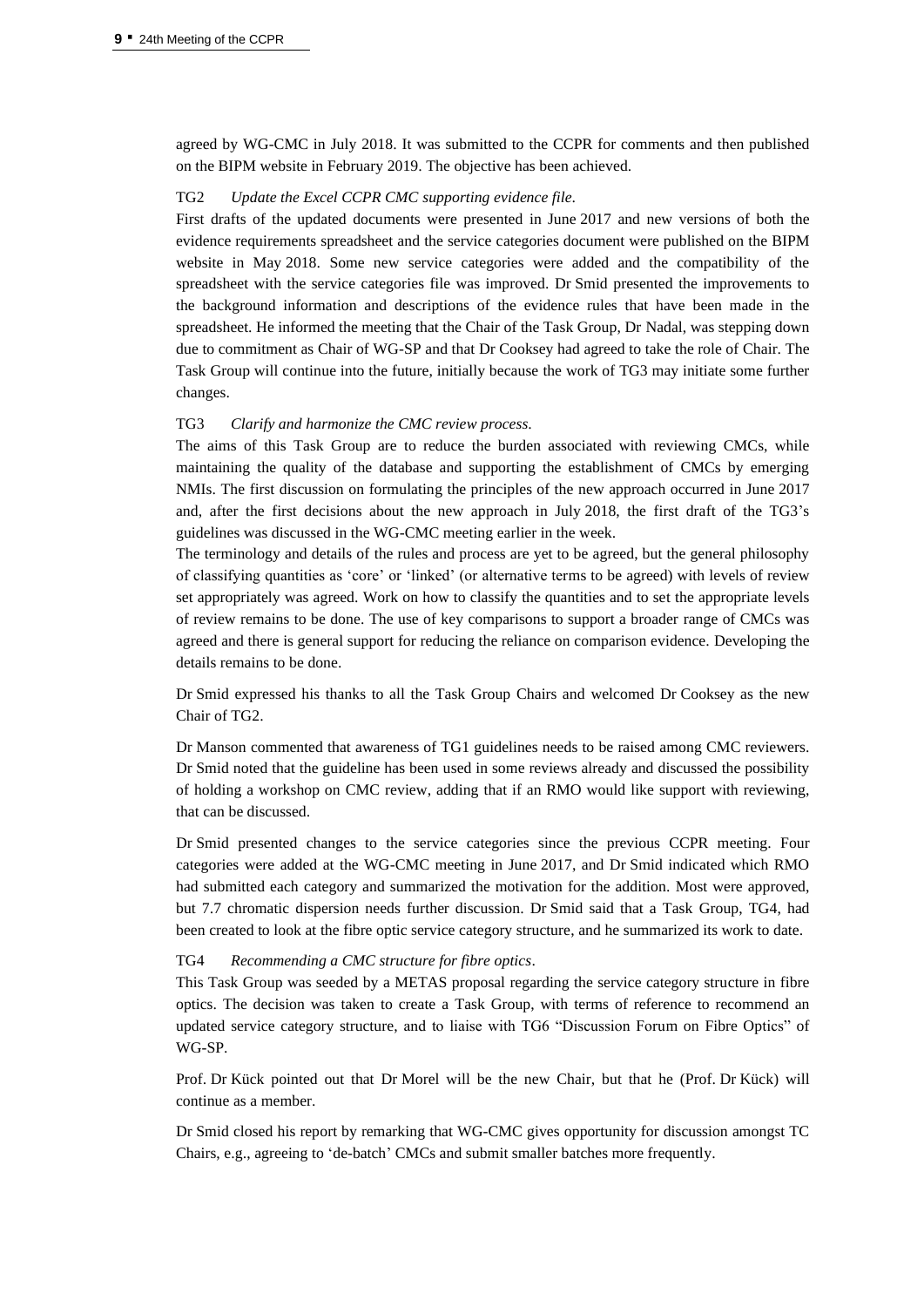Dr Rastello asked for confirmation that TG1 is closed and Dr Smid replied in the affirmative, saying that its work is completed. Dr Rastello thanked Dr Koo and Dr Nadal for their contributions, and welcomed Dr Cooksey as the new Chair of TG2.

# **8. REPORT OF THE WORKING GROUP ON KEY COMPARISONS (WG-KC)**

Dr Lee, Chair of the Working Group on Key Comparisons, presented his report on the activities of the Working Group.

He started by summarizing the status of the Working Group, noting that he had been Chair since the meeting in 2018. He expressed his thanks to Dr Ohno for his work as Chair for many years, saying that WG-KC is in a good state so continuing as the new Chair will be easy.

MSL (New Zealand) has joined the Working Group as a new member after having been a temporary member while piloting the K6 comparison. No other changes to the membership have been proposed.

He went on to summarize the activities of the Working Group since the last CCPR meeting, including three meetings and the completion of the second-round comparison CCPR-K6-2010 *Spectral regular transmittance*. The final report of that comparison was published in March 2017.

Dr Lee summarized the status of the 2nd round key comparisons, which started with K6 in 2013. They range from 'Draft A in review' to 'Protocol in development'.

He described the two spreadsheets covering RMO comparison activities which are published on the CCPR page of the BIPM website; one showing the status of all registered comparisons and the other showing the list of planned comparisons (to support other RMOs by providing an opportunity for participation from other RMO members).

He presented the CCPR guidelines related to comparisons. These guidelines are intended to cover all comparison activates in the CCPR and the RMOs and are an important foundation for those activities.

Dr Lee summarized the activities of the Task Groups set up by WG-KC.

#### TG1 *Pilot comparison for spectral regular transmittance in the UV*

The aim of this Task Group is to investigate the possibility of extending the wavelength range of the spectral regular transmittance comparison (K6) to shorter wavelengths. Experimental tests of the candidate filters are in progress.

# TG2 *RMO linkage*

The aim of this Task Group is to develop guidance on data analysis for RMO key comparisons in photometry and radiometry. Appendices to two CCPR guidelines have been developed and published, and the Task Group is now working to develop a matrix-based approach.

#### TG3 *Comparison analysis*

The aim of this Task Group is to develop guidance on data analysis for CCPR key comparisons. An appendix covering the general least-squares approach has been developed and published in one of the CCPR guidelines, and the Task Group is now working to find the optimal analysis model.

## TG4 *Pilot study for the use of alternative standards for photometric comparisons*

The aim of this Task Group is to investigate the possibility of using LED-based sources in future photometric comparisons (K3 and K4). Candidate lamps have been developed and tested by three NMIs, and a comparison will be conducted after long-term stability tests have been completed.

Dr Lee pointed out that the work of TG4 is important because of the difficulty in finding artefacts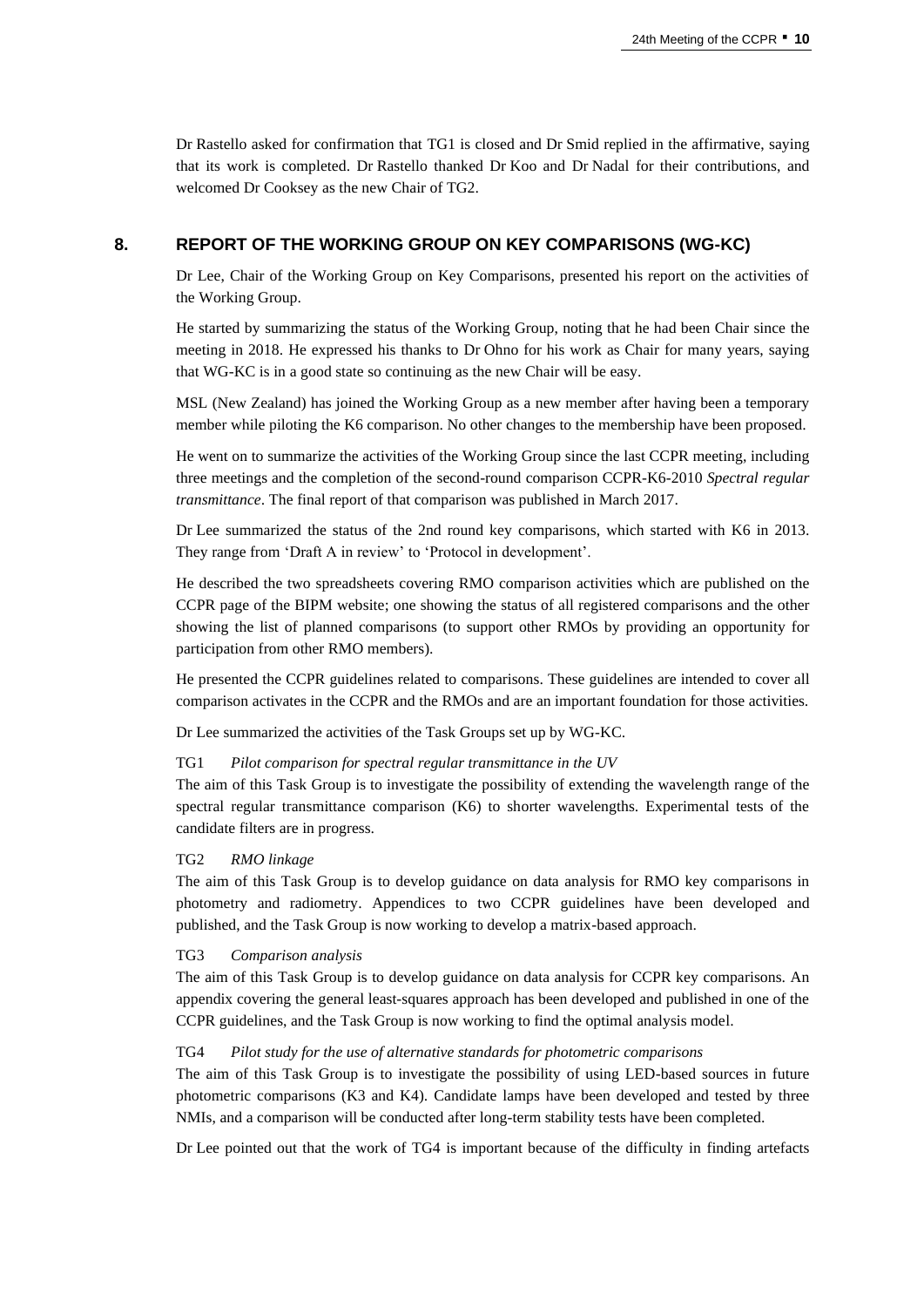based on tungsten lamps, adding that LEDs are more important, in general, than tungsten lamps. The Task Group is therefore investigating possible technical issues around LED-based lamps.

He concluded his report by summarizing the tasks of the Working Group for the next few years. In addition to completing the second-round key comparisons and planning for the third round, these include development of better data analysis methods for both CCPR and RMO comparisons, based on the work of TG2 and TG3.

Following on from Dr Lee's slide mentioning the next WG-KC meeting planned for June 2020 in Boulder (USA), in association with the NEWRAD conference, Dr Rastello asked whether WG-CMC will hold a meeting associated with NEWRAD. Dr Smid replied that it would.

Dr Manson commented that the K3 comparison on luminous intensity was based on lamps instead of photometers, asking whether there is some appetite for reconsidering that decision after the current K3 comparison has completed. Dr Lee summarized the history of that comparison, agreeing that it could be reconsidered after the current comparison, adding that the lamp type could also be considered. Prof. Ikonen said that the reason for the change was that it made more sense to use lamps since intensity is a source quantity, adding that this has not changed, particularly with LEDs.

Dr Zhang noted that the K2.c comparison covers the wavelength 200 nm to 400 nm, asking whether an NMI can participate over only a smaller range. Dr Lee replied that it may be possible since there is a precedent in the K1.b comparison, particularly if there are not many participants. It should be discussed with the pilot and WG-KC during planning. Dr Fox pointed out that it may be possible to look at the overlap with the K2.b comparison.

## **9. REPORT OF THE WORKING GROUP ON STRATEGIC PLANNING (WG-SP)**

Dr Nadal, Chair of the Working Group on Strategic Planning, presented her report on the activities of the Working Group. She expressed her thanks to Dr Zwinkels for chairing the Working Group for more than a decade, adding that Dr Zwinkels had participated remotely in the WG-SP meeting earlier in the week and had been able to provide a lot of history and context.

Dr Nadal's summarized the eleven task groups within WG-SP, including name of the task group, its title and chair. She noted that the list shows that WG-SP monitors future needs in several areas, and added that it keeps the CCPR Strategic Document up to date. She indicated a number of changes of task group chair, and thanked the previous chairs.

She went on to highlight the important points from the discussions of each task group.

#### TG7 *Discussion forum on few-photon metrology*

The chair and members of the Task Group will report to the next WG-SP meeting, giving a summary of the activities within the community discovered by attending single-photon workshops.

## TG8 *Discussion forum on THz metrology*

The results of a survey on the measurement needs for THz metrology were presented.

- TG9 *OTDR length comparison* and
- TG6 *Discussion forum on fibre optics*

New CMC entries on OTDR (optical time-domain reflectrometry) have been added to the CCPR service categories, and future pilot studies were discussed.

## TG11 *Single-photon radiometry*

Members include NMIs and experts from academia and industry. Updates on pilot studies were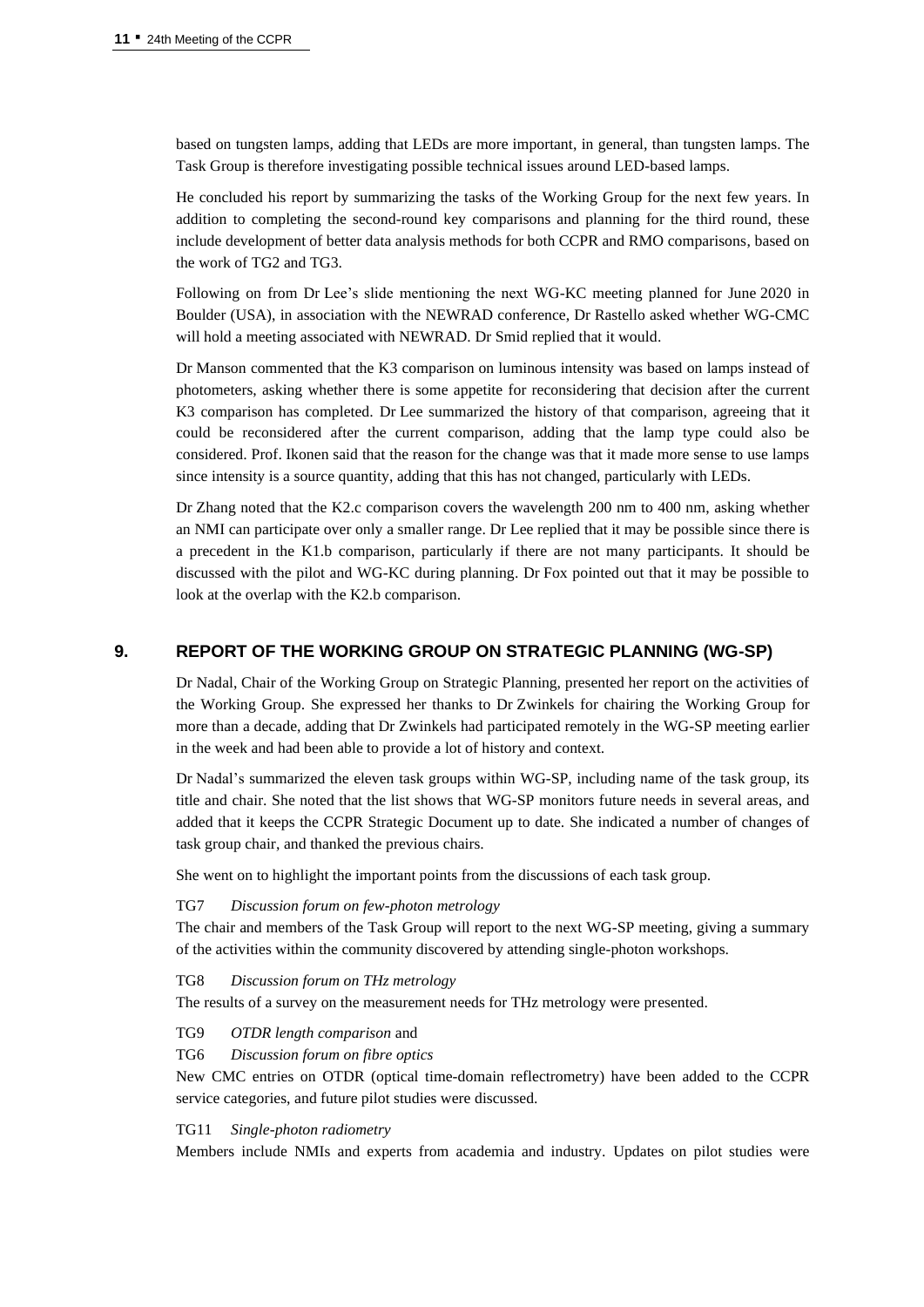presented.

#### TG12 *Discussion forum on the use of white LED sources for photometry*

There has been in a change in the Chair of the Task Group. A brief overview of a survey seeking information on stakeholders and future collaborations was presented to the meeting.

## TG13 *Optical fibre power responsivity*

A pilot study proposal has been agreed.

#### TG10 *Ad-hoc on CCPR strategy*

The aim of this Task Group is to establish and maintain a strategic planning document in line with CIPM guidance for CCs. The latest version was posted on the BIPM website in July 2018, with the aim of producing a revised version for the next CGPM during the northern hemisphere summer of 2022.

Two task groups have been dissolved because they have completed their stated mission.

## TG4 *Developments with respect to the future of the SI*

The aim of this Task Group was to monitor and respond to developments with respect to the future of the SI in the lead-up to the redefinition.

CIE JTC-2 *Joint CCPR/CIE task group on "Principles Governing Photometry"* The aim of this Task Group was to prepare a comprehensive joint CIPM/CIE Technical Report, and later a CIE Standard, on 'Principles Governing Photometry'. The document was published as a CIE standard and a BIPM report on 20 May 2019.

Dr Nadal thanked the chairs and members of both task groups for their input.

She went on to describe three new groups formed by WG-SP.

#### TG14 *Discussion forum on radiometry to support gravitational wave detection*

This Task Group was formed at the meeting of WG-SP in July 2018 and was originally titled *Discussion forum on improved 1 W laser power responsivity*. It arose from questions from the LIGO gravitational radiation observatory about uncertainties and inconsistencies between participants' results in the EURAMET.PR.S2 supplementary comparison. The terms of reference of the Task Group are yet to be decided.

# Ad-hoc *CCPR poster for the 2018 CGPM meeting*

This Task Group prepared the poster on CCPR activities that was displayed during the 26th meeting of the CGPM (2018)

#### Ad-hoc *Group to support the CCPR President*

The Group was formed during the WG-SP meeting earlier in the week, with the proposed title *What is next for the candela?* The initial aim is to provide slides and discussion points including future applications, accomplishments, reductions in uncertainties, derived units, and industries supported.

Dr Nadal completed her report by showing possible dates for the next WG-SP meeting in conjunction with the NEWRAD conference in June 2020.

# **10. PLANNING FUTURE CCPR WORKSHOPS**

Dr Rastello opened the discussion on this agenda item by explaining that on some previous occasions, workshops had been held in association with CCPR meetings and she would like to discuss the possibility of including workshops with future meetings. Two types of workshop are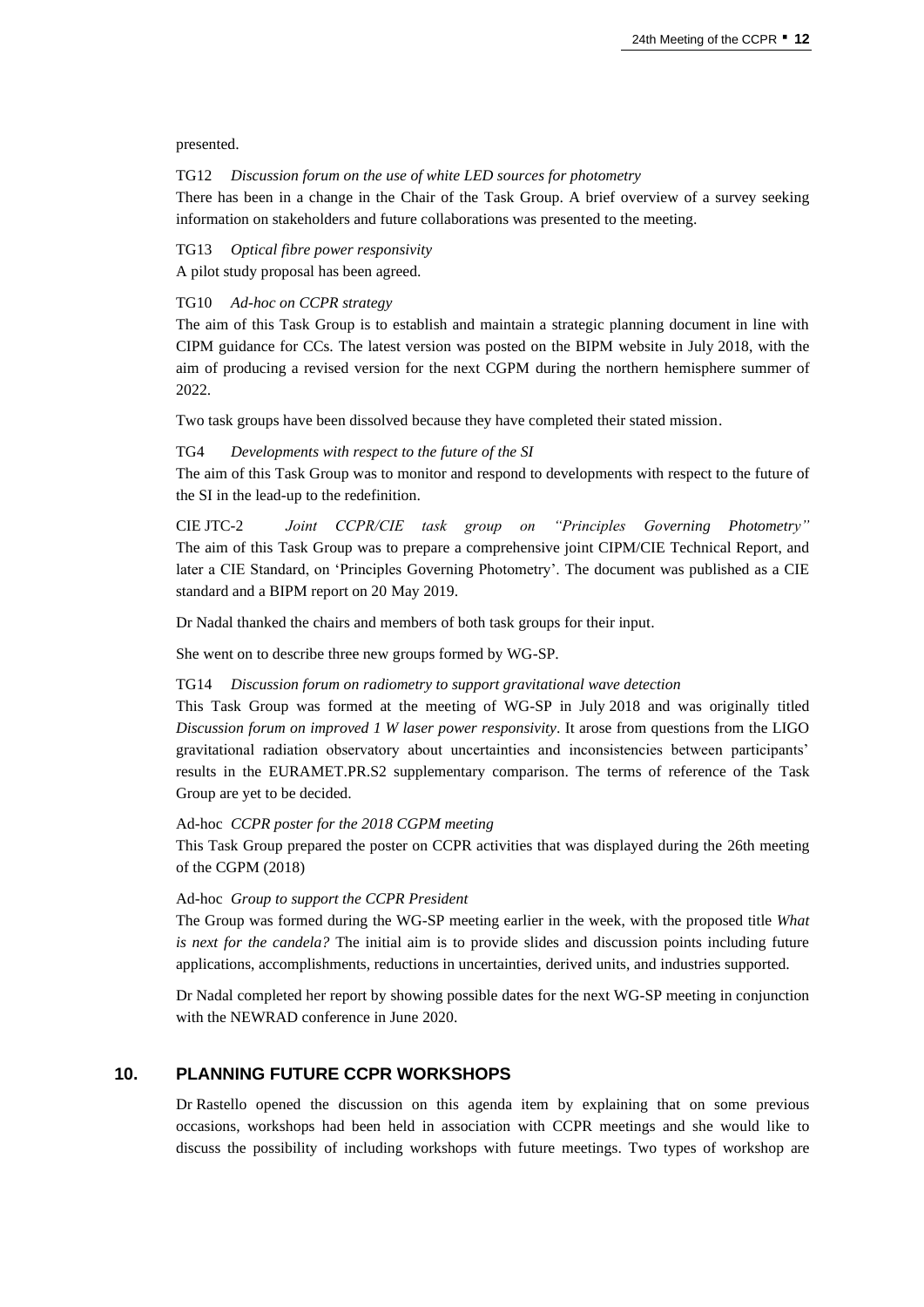possible: internal workshops covering important issues for the CCPR e.g. the redefinition, or workshops with invited external experts covering issues of interest. Another alternative is to continue the usual meetings without workshops. She invited questions and comments, adding that there are several places where scientific results in photometry and radiometry can be presented, so the CCPR needs to think carefully about whether there are "hot" topics to include in the workshops.

Dr Obein said that measurement of appearance could be interesting, or an update on applications of artificial intelligence or 'big data', to see how the link can be made between perception and physical measurements.

Dr Smid pointed out that NEWRAD provides a good possibility for interactions between the CCPR and outside groups, asking whether it would be possible to postpone the decision until after NEWRAD.

Dr Gröbner provided an update on the topics to be covered at NEWRAD, noting that they will be similar to those of previous conferences, with photon momentum and gravitational radiation added.

Dr Fox asked whether meetings in 2021 were being discussed and Dr Rastello confirmed May or September 2021.

Dr Blattner pointed out that the BIPM had organized a workshop on physiological quantities, with the outcome that a follow-up would be worthwhile. This topic could be considered for a CCPR workshop.

Dr Rastello agreed on the need for meeting with the photobiological community. She asked whether that topic is covered by CIE and Dr Blattner replied that it is e.g., horticultural lighting. The CIE plans to run a workshop on how to measure photobiological quantities. He suggested that the CCPR could organize a workshop with a wider scope than that suggested by the CIE.

Dr Milton asked whether there would be more topics if the next CCPR meeting was held during 2022, adding that it is not necessary to meet every two years.

Dr Nadal agreed with Dr Obein. Artificial intelligence and 'big data' are the way of the future so the CCPR should start by understanding future needs. Dr Rastello pointed out that CIPM has created an *ad hoc* working group on a similar topic, but at the level of all metrology fields. She agreed that there is a need for a workshop on artificial intelligence for photometry in the near future. Prof. Dr Kück said that he would also support this topic since it covers a lot of different fields. For example, how to manage complicated models?

Dr Rastello asked Dr Milton to inform the meeting about possible CIPM workshops. Dr Milton replied that many different topics were being considered such as digitalization, the reproducibility crisis and metrology contributions, artificial intelligence as a technology for assimilating datasets, and metrologically validated data to support big data applications. All are very large tasks.

Dr Obein said that when considering digitalization, one of the problems is that we use a lot of digital data but that the end target is a human system that is analogue. We spend a lot of time transforming from the analogue domain to the digital domain without covering the reverse. He gave the example of sensations such as colour brightness where the detector is human i.e., analogue.

Dr Ohno turned the discussion to what is needed in the CCPR, suggesting that a recommendation on a model for comparison analysis is important. He suggested that it will be possible for the WG-KC to produce a recommendation but it may be difficult to understand. Sufficient time will be needed for a tutorial and discussion in order to develop widespread understanding. Dr Rastello agreed that it was necessary because the time for discussions is very short during the normal meetings. There could be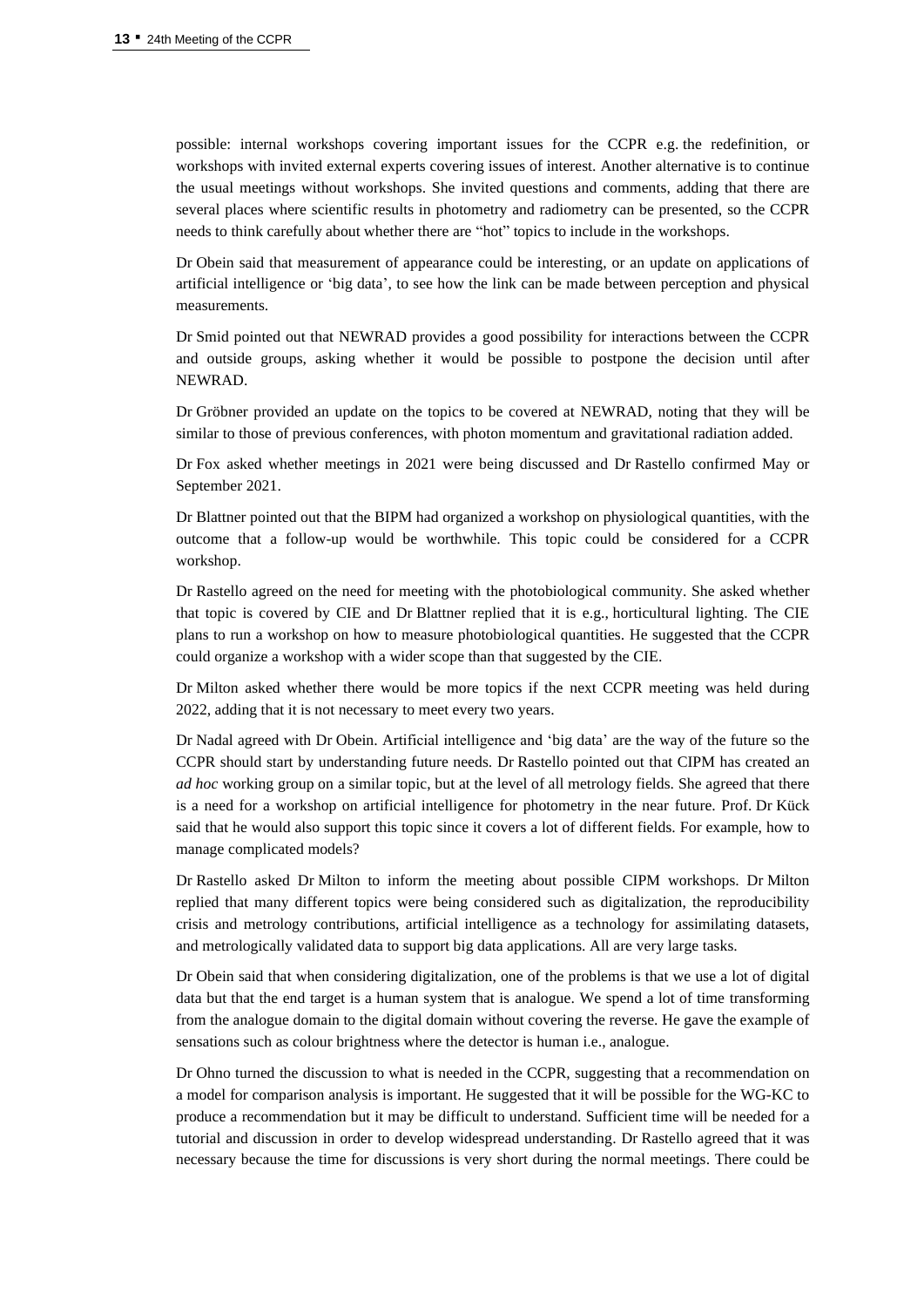an internal workshop, possibly with the statistical community. Dr Koo agreed, saying that it could be the CCPR community possibly with external experts.

Dr Rastello summed up by saying that she proposed to agree to the workshop and that an *ad hoc* task group is needed to define a list of possible topics for the workshop. Possibilities already identified are: appearance and artificial intelligence, or statistics for comparison analysis.

Dr Lehman said that, although photon momentum is a special topic for NEWRAD, it is not yet clear if it is an important topic for the CCPR.

Dr Milton suggested that this discussion continue after the session on advancing the state of the art in measurement science.

# **11. REPORTS BY RMO TC CHAIRS**

# AFRIMETS

Mr Sieberhagen presented his report on the activities of AFRIMETS. He described the interactions between NMISA (South Africa) and NIS (Egypt) regarding mutual participation in proficiency testing schemes. NMISA is also planning to contact all African NMIs to determine the level of photometry and radiometry activity and to offer technical support with the hope of stimulating photometry and radiometry in Africa.

## APMP

Dr Gan presented his report on the activities of APMP. He summarized the membership of APMP TCPR, noted the involvement of TCPR with several of APMP's focus groups, and outlined the topics of workshops and meetings held during 2018 and 2019. He showed results of two APMP pilot studies: APMP.PR-P3.1 *APMP pilot study on transmittance haze II* and APMP.PR-P2 *Total spectral radiant flux*. Finally he showed applications by APMP TCPR to the APMP Developing Economies Committee for projects targeted at raising the capabilities of several emerging NMIs in the region and based on topics closely related to their specific needs.

Prof. Dr Kück asked how the focus groups are formed and whether they meet regularly. Dr Gan replied that anybody can attend, but in practice attendance is limited by the number of people who can travel to the meetings. Focus groups often run workshops in conjunction with the General Assembly and TC meetings so attendees at TC meetings often attend the focus group meetings as well.

#### COOMET

Mr Bescupschi presented his report on the activities of COOMET. He summarized the membership of TCPR and showed a detailed view of the ongoing and completed key and supplementary comparisons. He covered a total of eleven comparisons with status ranging from 'measurement in progress' to 'approved and published'. Two pilot studies (*Spectral regular transmittance* and *Diffuse absorbance of transmitted samples*) are at the report drafting stage, and five supplementary comparisons or pilot studies are being planned. He highlighted the new CMCs that have been published. Mr Bescupschi concluded his report by describing three knowledge transfer activities covering important topics in metrology, such as the impact of the redefinition and the review of the CIPM MRA.

## EURAMET

Prof. Dr Kück presented his report on the activities of EURAMET. He started by summarizing the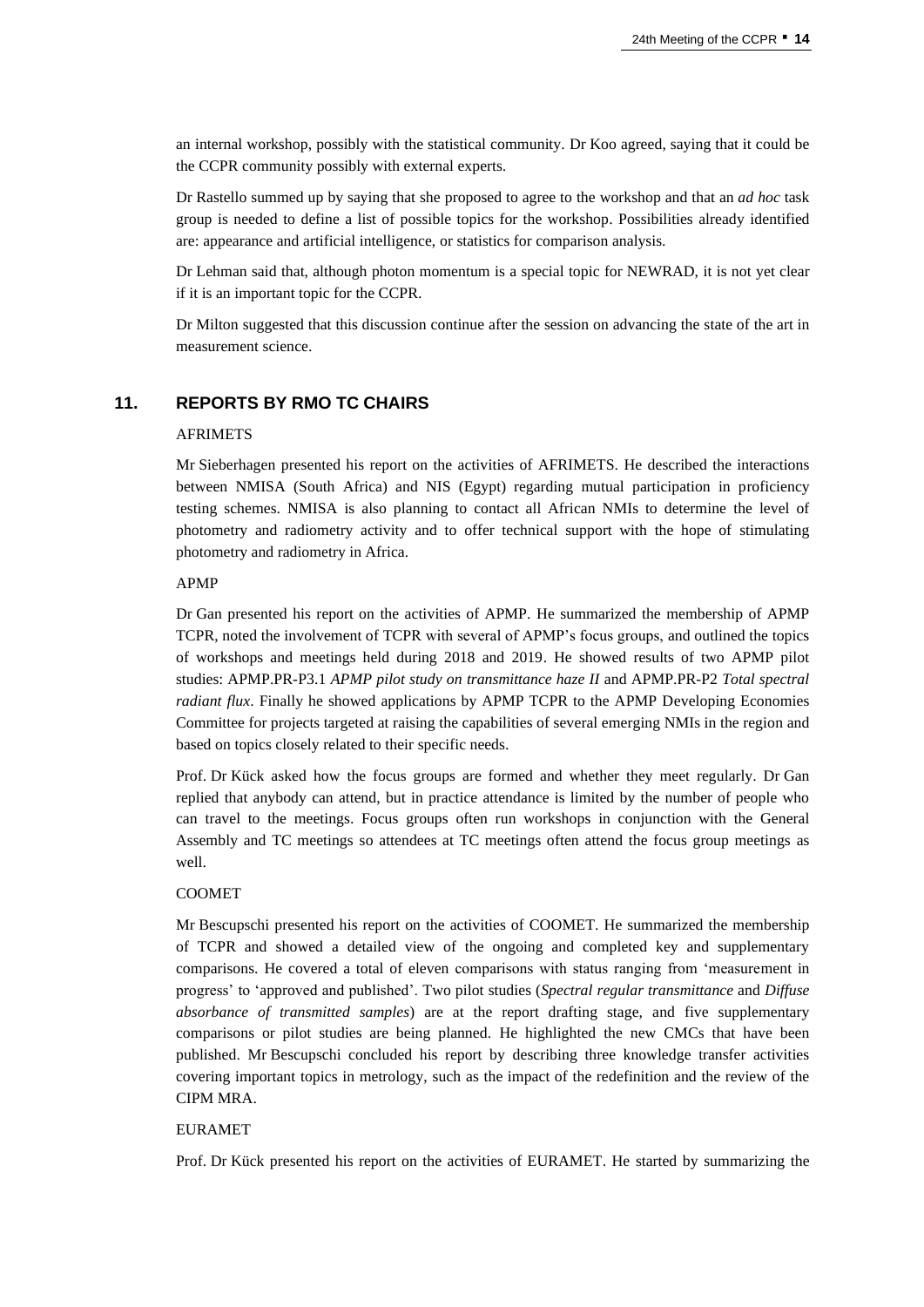meetings that have occurred and the membership, and went on to show the objectives and results of three workshops that have been held by TCPR. The first, *Workshop on support, collaboration and coordination*, was followed up a year later by another workshop aimed at converting the results into concrete projects. In the first workshop, each NMI presented at most three issues it is facing and one strategic goal for the next five years. The third workshop was related to KCDB 2.0 and CMCs. He followed with a description of the European Metrology Networks, describing their goal as creating engagement between external communities and metrologists. He described the networks related to climate change and quantum technologies in more detail. The remainder of Prof. Dr Kück's report consisted of an analysis of the CMC activity, including a review of CMCs from other RMOs, and a detailed description of the comparison programme.

Dr Koo referred to the workshop on support, collaboration and coordination, asking whether a summary document exists. Prof. Dr Kück replied in the affirmative and Dr Koo said that it would be interesting in the context of strategic planning for all NMIs. Prof. Dr Kück agreed to ask the workshop participants for permission to share the summary document with NMIs in other RMOs.

**AP1:** Prof. Dr Kück to ask EURAMET NMIs for permission to share documentation from the workshop on support, collaboration and coordination.

#### SIM

Dr Menegotto presented his report on the activities of SIM. He started by summarizing the member NMIs and DIs and went on to show new activities of SIM, including a new website. Dr Menegotto presented SIM's comparison activity, including four comparisons in planning and others ranging from protocol preparation to published report, as well as significant participation in comparisons run by the CCPR and by other RMOs. A survey of the needs of TCPR members for comparisons was conducted, with responses from two NMIs and one DI. It showed the need for a number of key and supplementary comparisons, some of which can be met by SIM planned comparisons or participation in comparisons run by other RMOs, but in some cases no comparison exists. Dr Megotto summarized SIM's CMC and quality system activities, including review of CMCs from other RMOs. He completed his report by outlining the NIST-SIM Engagement Opportunity and three projects aimed at strengthening the quality infrastructure in several economies in SIM.

#### GULFMET

Mr Al Fohaid presented his report on the activities of GULFMET. He showed the list of member economies, noting that only NMCC-SASO (Kingdom of Saudi Arabia) has activities in photometry and radiometry. NMCC-SASO is participating in a EURAMET comparison on spectral regular transmittance. Mr Al Fohaid finished by presenting the agenda of meetings of the TCPR during 2017, 2018 and 2019 (although the last one did not take place).

In closing the agenda item covering the activities of RMO technical committees, Dr Rastello said that she was impressed by the quality and range of the work in the regions. She expressed her thanks to TC Chairs for their presentations.

# **12. LIAISON WITH OTHER ORGANIZATIONS**

#### WMO

Dr Ruedi reported on a major reform of the WMO structure to take place in 2020. Existing basic commissions, such as the Commission for Instruments and Methods of Observations (CIMO) covering activities of interest to CCPR members, will be phased out. Instead, Expert Teams will be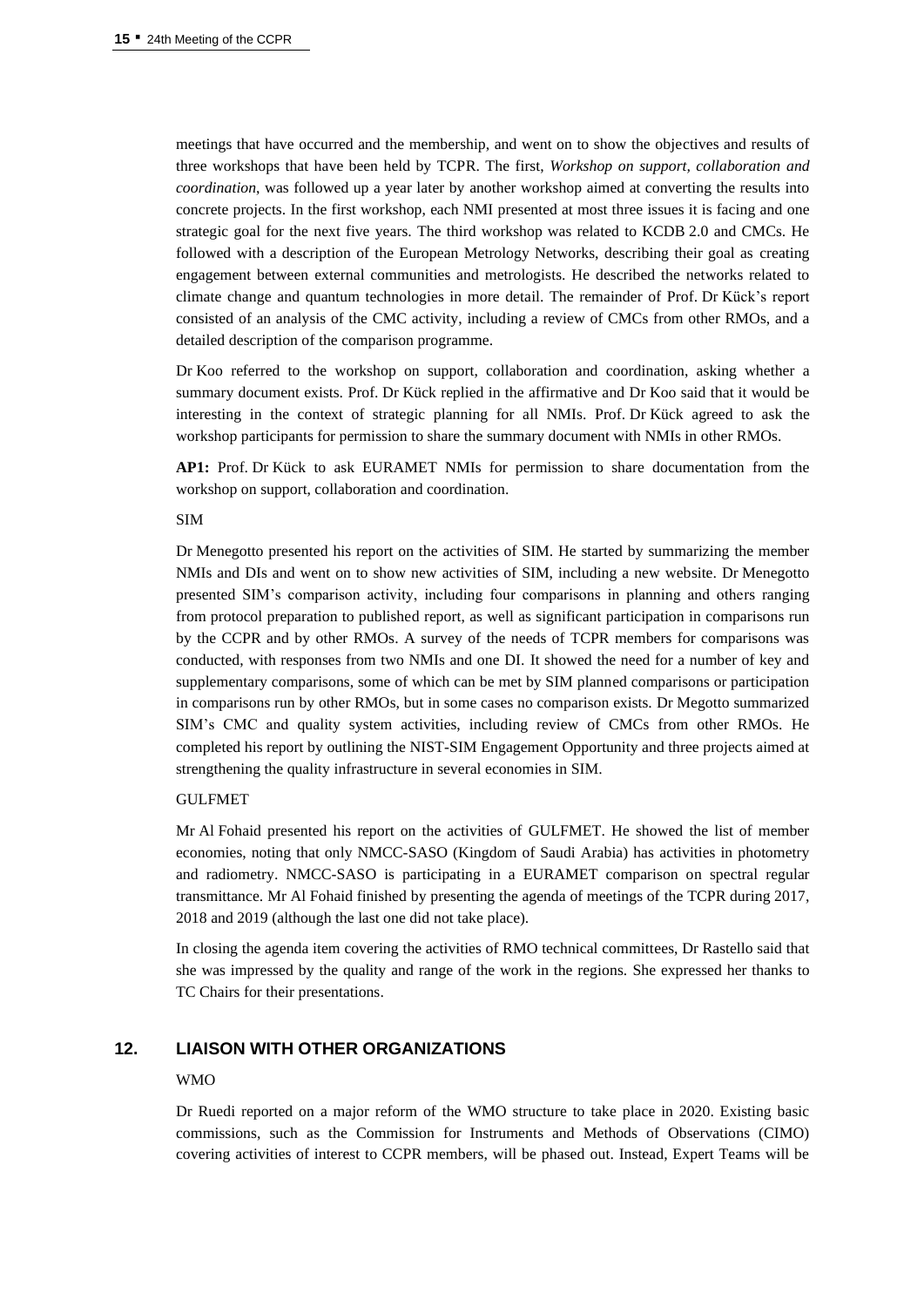created with specific activities within a new Technical Commission on Infrastructure, including one on Methods of Observations, Measurements and Instrumentation.

Dr Ruedi reported that the World Radiometric Reference (WRR) is still considered as the most effective means to represent the solar irradiance scale for the meteorological community, even if it was found to provide irradiances with an offset of 0.3 % compared to the SI-traceable Cryogenic Solar Absolute Radiometer (CSAR). PMOD/WRC is building its own cryogenic radiometer which will be regularly compared to the WRR.

The traceability of terrestrial radiation measurements has been under investigation within the CIMO, including representatives of NMIs. The status of the World Infrared Standard Group (WISG) is under consideration, with further measurements being required to determine the value of its offset compared to SI-traceable measurements. A strong cooperation between the metrology and meteorology/climate communities is required to investigate alternative stable reference instruments. This should take place within the Task Team on Radiation References (TT-RadRef) which was re-established by CIMO-2017.

Dr Milton asked how the function of CIMO will be delivered in the new structure. Dr Ruedi explained that most of the major activities will be transferred to various groups within the Technical Commission on Infrastructure.

#### **CIE**

Dr Lee presented the report on the activities of the CIE on behalf of the Director of CIE Division 2. Dr Lee showed slides covering the objectives of the CIE and its board and division structure. A large number of technical reports or technical notes were published from 2017 to 2019, including "Calibration, Characterization and use of Array Spectroradiometers", "The Basis of Physical Photometry", 3<sup>rd</sup> edition and "Optical Measurements of High-Power LEDs". Several international standards were published or released in draft form, including three parts of the standard covering colorimetry. The CIE also released a position statement on blue light hazard. Several new technical committees and research fora were established and Dr Lee reported on the new activities in CIE Division 2.

Dr Blattner thanked Dr Lee for his report and noted that there might be a workshop on measurement of photobiological health effects. It will probably occur during the last week of August 2020 in Vienna.

#### CORM

Dr Nadal presented the report on the activities of the CORM (Council for Optical Radiation Measurements). She summarized the council's mission, membership and organizational structure. CORM runs an annual conference which is a multi-day event attracting attendees from government, industry and academia. It publishes a twice-yearly magazine called "Optical Radiation News" which is available on the website. From time to time, CORM publishes a document titled "CORM Report Pressing Problems and Projected National Needs in Optical Radiation Measurements", the most recent being published in May 2016.

Dr Smid asked what the typical size of a CORM conference is, and Dr Nadal replied that between 40 and 70 people attend.

# **13. ADVANCING THE STATE OF THE ART IN MEASUREMENT SCIENCE**

Evolution of (High Power) Laser Measurements (John Lehman)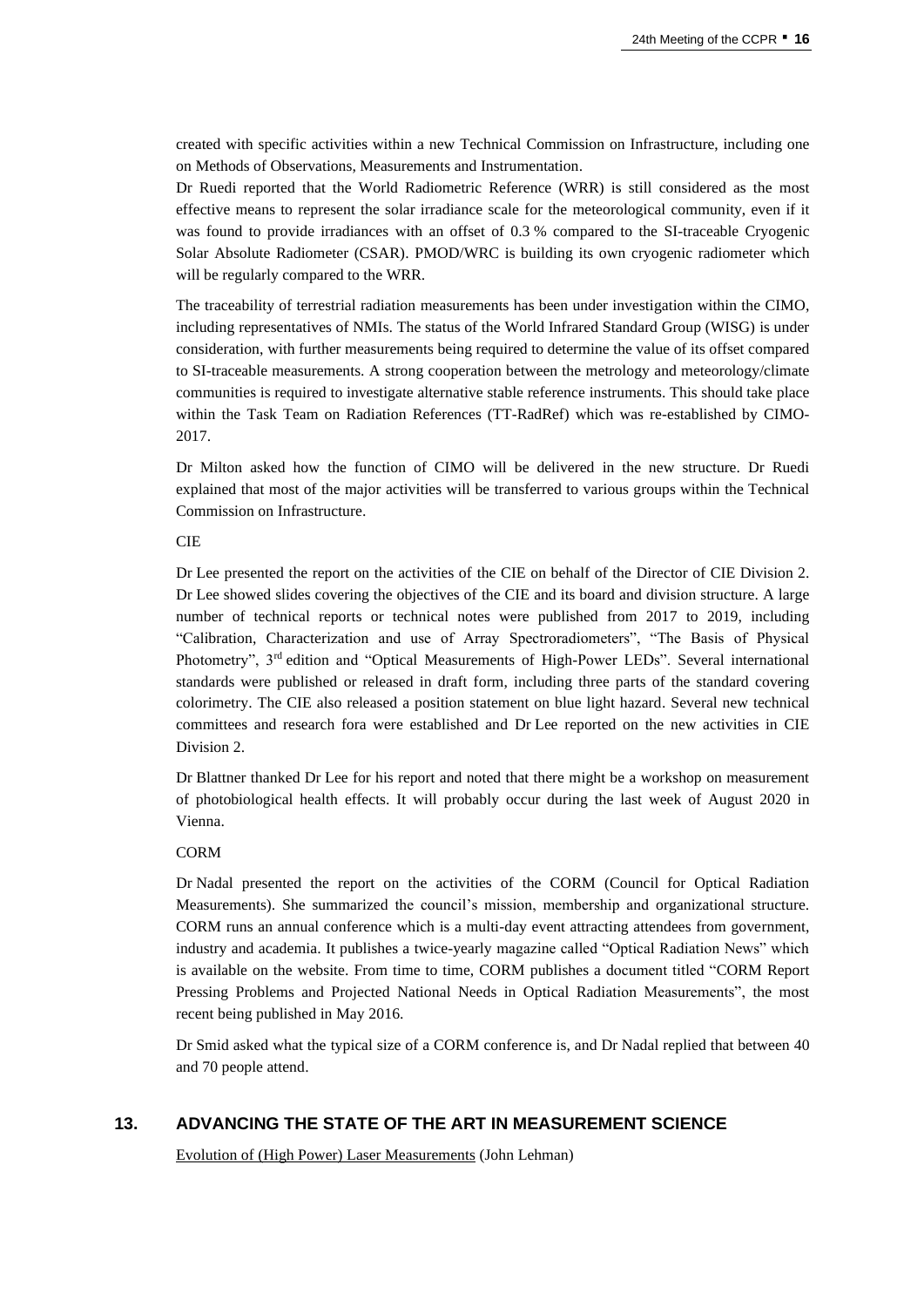Dr Lehman showed the history of high power  $(1 \text{ kW} - 100 \text{ kW})$  leading to the current state of the art, which has response times of tens of seconds, and is of order cubic metres in size. There is a need for small, portable power meters with sub-second response time. He then discussed how photon momentum can be used as the basis of power measurements, showing how systems can be designed for in-line measurement or calibration. Dr Lehman then proposed that the frequency range from RF to UV and power range from a few milliwatts to a few megawatts can be covered by the technique based on radiation pressure. He finished by showing the relative uncertainty of calibration based on laser power (radiation pressure) and based on mass, showing that they become equal at approximately 1 W or 1 µg.

Dr Lee thanked Dr Lehman for his presentation but noted that one concern is the reflectance of the mirror must be known. Dr Lehman agreed but pointed out that at 1070 nm reflectance can be 99.999 %. High quality mirrors at  $10 \mu m$  is a problem, as is drift due to heating of the mirror.

Dr Milton asked for clarification of the comment on fundamental measurements on Dr Lehman's final slide. He replied that the Kibble balance measures mass using gravity but using optical power would mean that gravity is not needed. It can be thought of as a massless, non-mechanically coupled force. Dr Milton said that he thought that adding the uncertainties achievable based on laser power measurements to the plot of achievable mass uncertainties was very interesting

Dr Rastello asked for clarification of the comment regarding shipping calibrated masses to customers. Dr Lehman replied that it was referring to the use of a mass standard artefact to calibrate optical power meters.

#### Specular Gloss Measurements at NRC (Li-Lin Tay)

Dr Tay summarized the definition of gloss and its measurement, noting that it depends on the measurement geometry. She described the NRC Reference Glossmeter (RG) and the Reference Goniospectrophotometer (GSP), noting that they conform closely with the geometry specifications of a number of documentary standards and showing the results of comparisons between the two instruments. The NRC have a number of CMCs and services based on the instruments. Dr Tay described the requirements for a primary gloss standard and the design of the NRC primary standard. She finished her presentation by outlining current research on the impact of beam geometry on the measurements and BRDF measurement on pearlescent coatings.

## Spectral Solar Irradiance Measurements (Julian Gröbner)

Dr Gröbner set the context by showing Earth's radiation budget and the increasing world photovoltaic capacity. He then discussed the uncertainties, noting that the uncertainties in the final product include radiometric uncertainties and uncertainties in the atmospheric model. After outlining the character of the solar spectrum and the associated measurement difficulties, Dr Gröbner discussed the Precision solar spectroradiometer that has been developed. He then gave a detailed uncertainty budget of the instrument and showed measurements of effects such as linearity and stray light and other work to characterize the instrument in detail. He concluded his presentation by showing some measurements of solar spectral irradiance and outlining the outlook for the work.

Dr Lehman asked whether there are components of the radiation budget that are not complete or need improvement. Dr Gröbner replied that the solar part is quite good but development of standards for the long-wave infra-red is still under way. Uncertainties in that region are not adequate.

Dr Lee referred to the use of a spectroradiometer outdoors, asking about the long-term stability. Dr Gröbner replied that they do not yet have an answer because there has been no time for a long-term study. A few instruments have been sold to other institutes and they are returned every few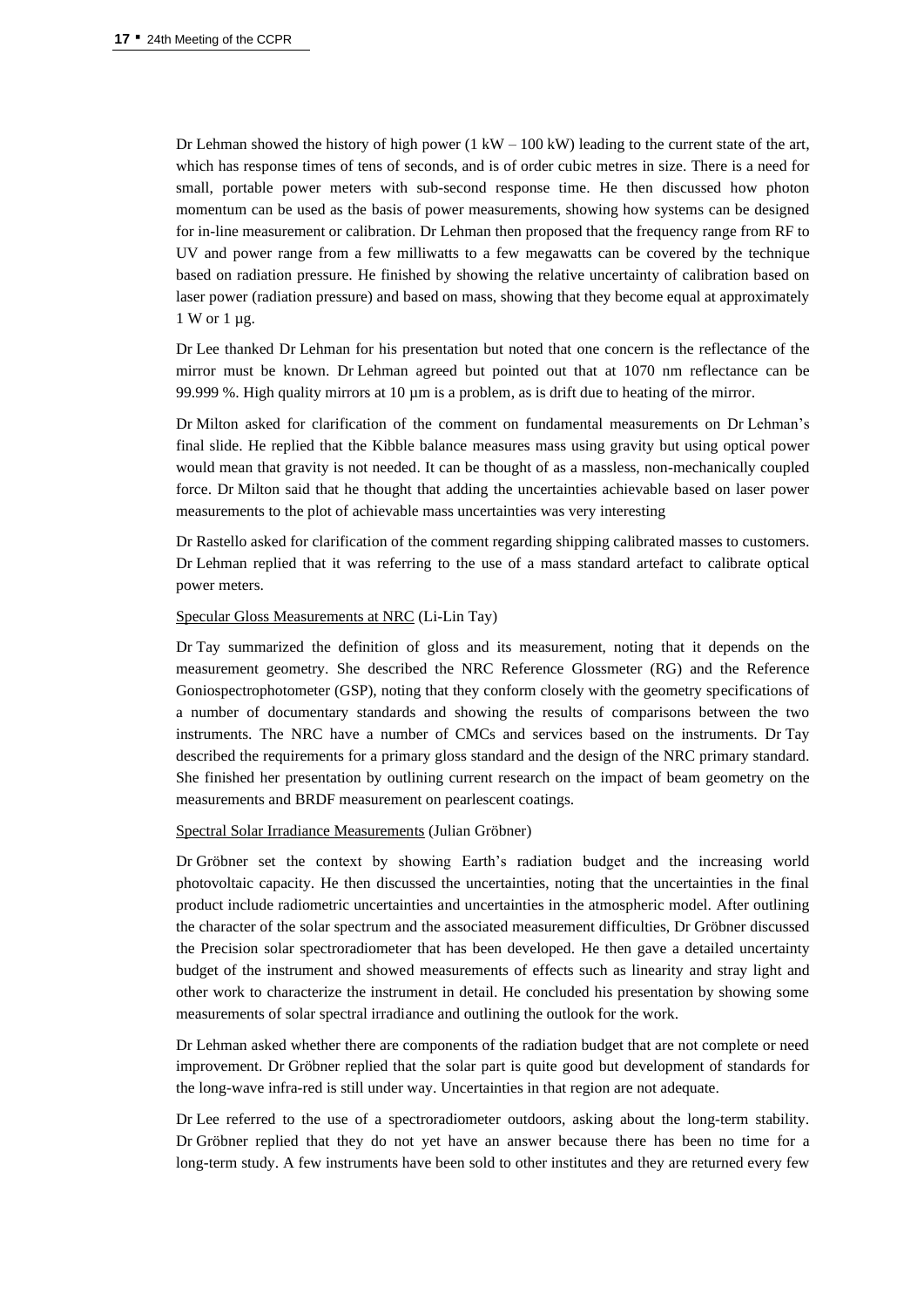years for recalibration. Differences of  $1\% - 2\%$  are typical but it is not known how the instruments were handled. Three instruments are now kept at Davos so the stability could be monitored.

Dr Smid referred to the use of lasers instead of lamps as calibration sources, noting that using pulsed laser sources can lead to data acquisition issues.

Dr Rastello informed the meeting that Dr Corredera was unable to attend the meeting so his presentation will not be given.

Feasibility study towards comparison of the  $g^2(0)$  measurement in the visible range (Giorgio Brida)

Dr Brida started by defining the second order intensity correlation function,  $g^{(2)}(\tau)$ , noting that it plays a fundamental role in characterizing and understanding single photon emission. At low flux, it can be determined from coincidence rates in a Hanbury Brown Twiss interferometer. Dr Brida showed some of the components of the experiment, including a single nitrogen-vacancy centre in a nano-diamond, single-photon avalanche detectors and the simultaneous operation of two measuring systems taken to INRIM by the participants. He showed some typical plots of coincidence rates against delay time between detector signals and explained how to calculate the required quantity taking into account background coincidences. He finished his presentation by showing experimental results from the measurements of  $g^{(2)}(0)$  by all participants, as well as the lifetime of the emitter. The results were all found to be compatible to within the estimated uncertainty.

Dr Lehman asked for confirmation that the comparison consisted of one source with the evaluation systems brought together in the host laboratory. Dr Brida confirmed that was the case, agreeing with Dr Lehman's follow-up question about whether that meant that the coupling etc. was fixed. He added that moving emitters was not practical.

Dr Lee asked about the major uncertainty source. Dr Brida replied that there were a number of issues. Mechanical stability causing changes in the emitter was one. A second problem is to collect properly the data, overestimating the background is a problem since it is subtracted. These issues become part of the comparison. At the moment this is the most reliable hardware.

Equipment being developed for mid-IR spectral reflectance measurement in KRISS (Sun Do Lim)

Dr Lim set the context of the work by noting the importance of reflectance measurements in the mid-infrared for vicarious radiometric calibration of sensors on satellites. He presented the design of a reflectance measurement system based on an integrating sphere built into a FTIR spectrometer. A new, compact version of the comparator is being developed, and Dr Lim showed its use for absolute reflectance measurements. The reflectance values from the system are approximately 10 % lower than those measured by NIST, and Dr Lim showed some possible reasons for the discrepancy. He presented a detailed analysis of the effects of a number of properties of the integrating sphere and the system operation, including an analysis based on a ray-tracing technique. Based on this study, a new sphere has been developed and the discrepancy is substantially reduced. He finished his presentation by showing some standard diffuse reflectance plates being developed by KRISS.

Dr Fox commented that he did not see how the work relates to vicarious satellite calibration since different quantities are typically used in those spectral regions. Dr Lim replied by saying that emittance comes from reflectance but Dr Fox said that he did not see the achievable uncertainty from this route, adding that this is not the way the community has agreed. Dr Lim said that characterization of ground target is motivation for the work and reflectance is relevant up to 2.5 microns. Further discussion about the relevant technique and spectral regions ensued.

Development of broadband quadrant photodetector (Zhang Jing)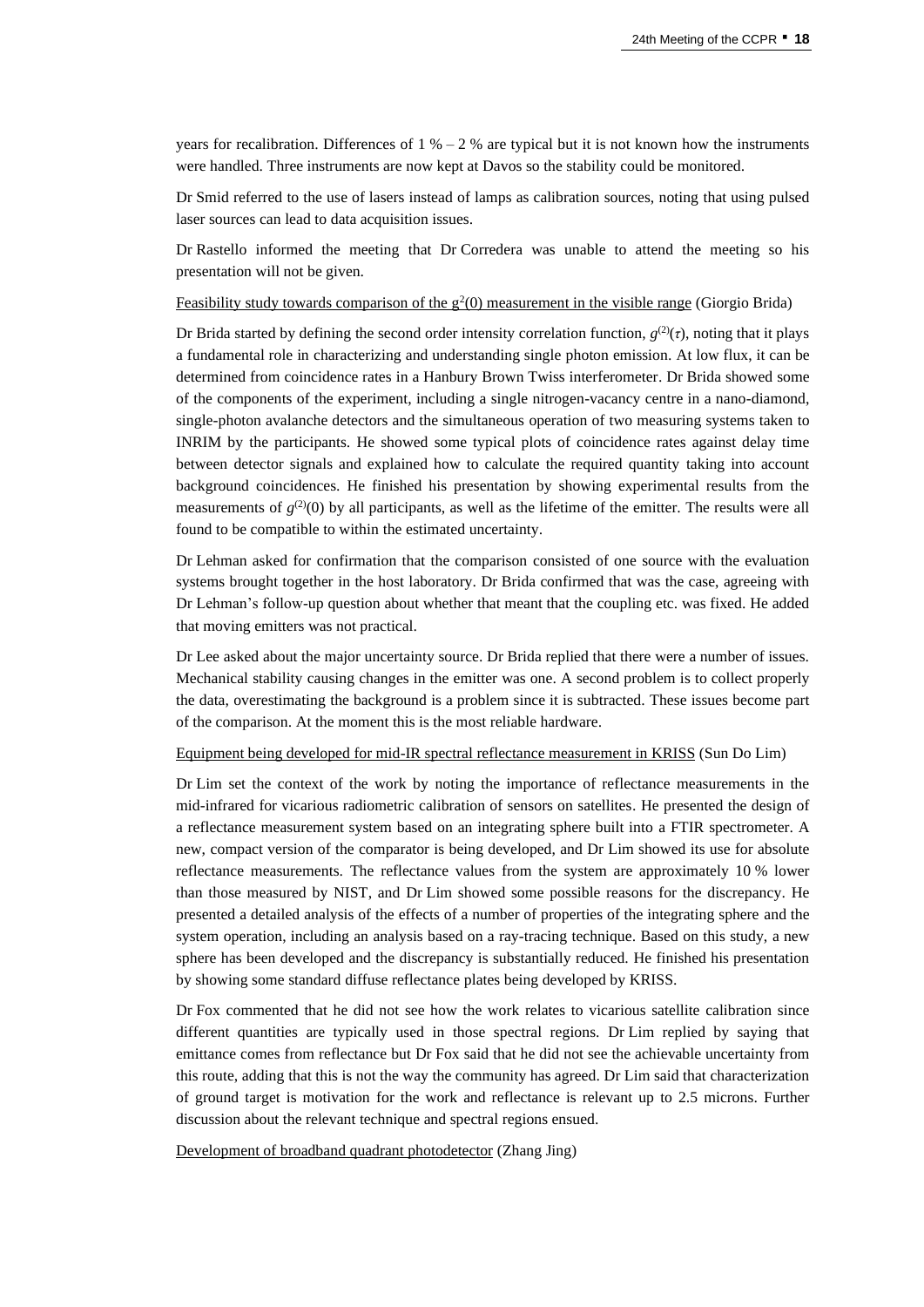Dr Zhang reported that the aim of the work was to develop a monolithic broadband detector covering 400 nm – 1600 nm using a single chip, with a particular application to replace the silicon quadrant detector in a cryogenic radiometer. She then showed how extending the useable wavelength range of their cryogenic radiometer will allow NMC A\*STAR to improve their measurement services, especially at the wavelengths used for optical communications. By combining a silicon layer and a germanium layer on the same device, a photodetector covering the desired wavelength range can be fabricated. Dr Zhang showed responsivity results and the effects of temperature. She illustrated the process of installing a quadrant detector fabricated in this way into a cryogenic radiometer, and some calibration results from the instrument after installation. She finished her presentation by saying that NMC would like to commercialize the new detector, and offering it to cryogenic radiometer developers and users.

Dr Krempasky asked about the typical thickness of the germanium and silicon layers and Dr Zhang replied that they both have a thickness of approximately 2 microns to 3 microns.

# **14. WHAT'S NEW FOR THE CANDELA IN THE NEXT DECADE?**

Dr Rastello reminded members that she needs their help and slides for a presentation to the CIPM and she thanked Dr Obein for his slides sent to her the previous day.

# **15. MEMBERSHIP OF CCPR AND ITS WORKING GROUPS**

Dr Rastello reported that the BIPM Director had received a request by InMetro (Brazil) on 13 September 2019 for full membership of the CCPR. There was not enough time to assess the application by InMetro but a decision was made to allow InMetro to make a presentation here. Dr Menegotto gave a presentation outlining the capabilities of InMetro. InMetro fulfils the roles of NMI, regulatory agency for conformity assessment and legal metrology, accreditation body in Brazil and acts as a point of enquiry for matters related to TBT/WTO. The Division of Optical Metrology is divided into three laboratories, the Laboratory of Radiometry and Photometry and the Laboratory of Optical Applications being relevant for this membership application. They provide a number of services in the fields of Properties of detectors/Radiometry, Photometry, Properties of Materials and Properties of Sources, and have eleven CMCs listed in the KCDB. The latest peer review was in 2014 and the next one will be held shortly after the CCPR meeting. InMetro has participated in a number of comparisons and contributes to SIM activities, including chairing TCPR since 2017. The last section of Dr Menegotto's presentation showed InMetro's research activates. He outlined a number of collaborative research projects on subjects including calibration of solar reference cells and optical coherence tomography for cancer detection, and showed InMetro's record of peer-reviewed research publications.

Dr Lee asked how many staff members were involved and Dr Menegotto replied that there were around 13 people, including five PhDs and two masters.

Dr Rastello said that formal approval will be postponed until the next CCPR meeting. She strongly suggests that NMIs send formal application letters at least one year in advance to allow time for preparation. Dr Milton added that the final decision rests with the CIPM.

# **16. REPORT TO THE CIPM AND RECOMMENDATIONS**

Dr Rastello said that she did not believe that there were any clear or burning issues, and there was no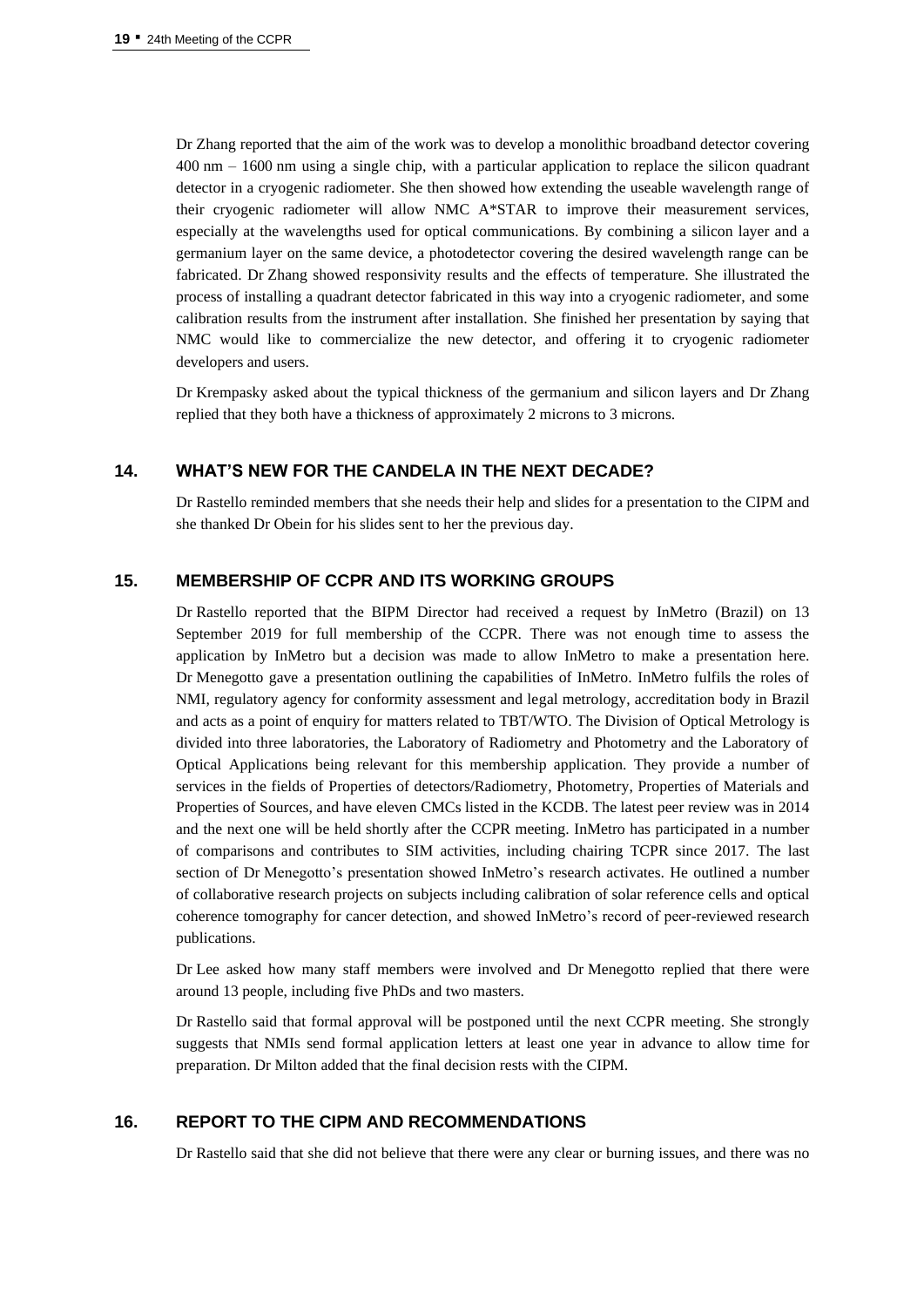disagreement.

# **17. ANY OTHER BUSINESS**

Dr Todd said that the presentations on the state of the art in measurement science had been particularly enjoyable and that talks and workshops should be incorporated into CCPR meetings in future.

Dr Rastello said she would like to continue the discussions regarding workshop(s) with the next CCPR meeting. She recalled that three possible topics had been raised in the earlier discussion: appearance and artificial intelligence, the use of statistics in comparison evaluation, and photobiology and photochemistry (possibly in relation to CIE). She raised the possibility of including a workshop on statistics in comparison evaluation with the working group meetings in Boulder (USA), adding that it is important that the WG-KC and WG-CMC understand all possible approaches. A second option is to include a workshop on artificial intelligence and appearance at the next full CCPR meeting, and a third option is to have joint workshop with the CIE.

Dr Fox commented that a workshop on comparison analysis in Boulder (USA) would add an extra day. He noted that he was not sure that the application of artificial intelligence was exclusive to appearance but inclusion of its wider impact in photometry and radiometry would be preferable. Dr Rastello agreed, saying that wider breadth to the topic would create higher levels of interest.

It was agreed that WG-SP should prepare proposals for a workshop at the next CCPR meeting.

**AP2:** WG-SP to prepare proposals for workshop(s) in conjunction with the next CCPR meeting.

# **18. NEXT MEETING DATE**

Dr Rastello noted that the option of September 2021 for the next meeting has problems because it is close to vacations, so it could be changed to May 2022. She asked if there were any conflicting meetings and it was pointed out that the EURAMET GA is usually held in the last week of May.

Dr Rastello closed the meeting, thanking all participants for the discussions. She expressed thanks to the working groups and to the BIPM.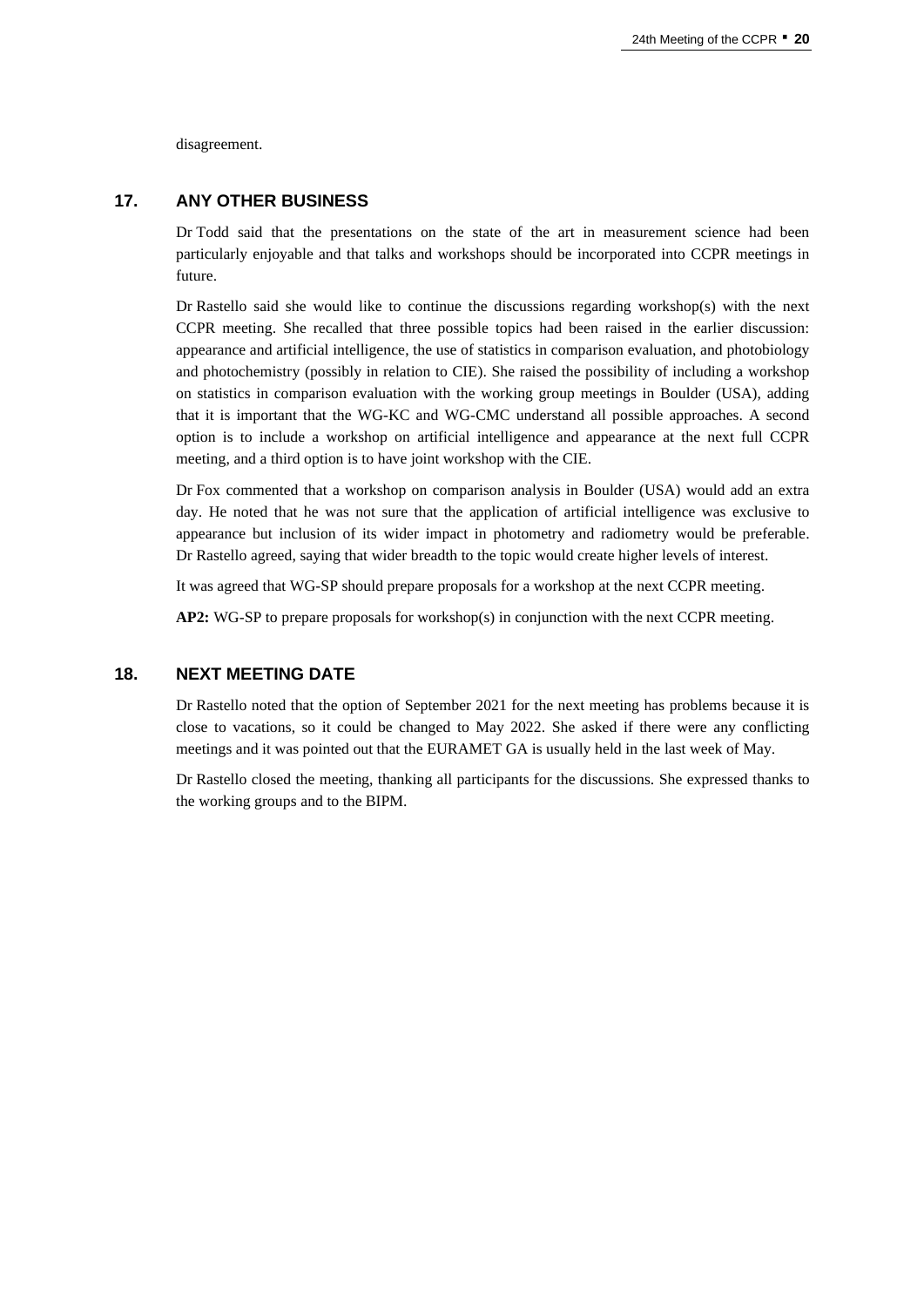# **APPENDIX 1 WORKING DOCUMENTS SUBMITTED TO THE CCPR AT ITS 24TH MEETING**

Documents listed below were submitted to the CCPR meeting and can be accessed on the [CCPR](https://www.bipm.org/en/committees/cc/ccpr/) [website.](https://www.bipm.org/en/committees/cc/ccpr/) Access to documents indicated with an asterisk is limited to attendees of the meeting.

| File          | Title                                                    |
|---------------|----------------------------------------------------------|
| CCPR/19-01    | Agenda of CCPR 2019 meeting                              |
| CCPR/19-02    | Schedule of CCPR 2019 and WG meetings                    |
| CCPR/19-03    | Questionnaire on activities in radiometry and photometry |
| CCPR/19-03-01 | <b>GUM Progress Report</b>                               |
| CCPR/19-03-02 | <b>SCL Progress Report</b>                               |
| CCPR/19-03-03 | <b>IO-CSIC Progress Report</b>                           |
| CCPR/19-03-04 | NMCC-SASO Progress Report                                |
| CCPR/19-03-05 | <b>NRC Progress Report</b>                               |
| CCPR/19-03-06 | PTB Progress Report                                      |
| CCPR/19-03-07 | <b>MSL Progress Report</b>                               |
| CCPR/19-03-08 | <b>PMOD Progress Report</b>                              |
| CCPR/19-03-09 | <b>UME Progress Report</b>                               |
| CCPR/19-03-10 | <b>KRISS Progress Report</b>                             |
| CCPR/19-03-11 | <b>INRIM Progress Report</b>                             |
| CCPR/19-03-12 | <b>INMETRO Progress Report</b>                           |
| CCPR/19-03-13 | <b>NIST Progress Report</b>                              |
| CCPR/19-03-14 | <b>NMIA Progress Report</b>                              |
| CCPR/19-03-15 | <b>METAS Progress Report</b>                             |
| CCPR/19-03-16 | <b>CMI Progress Report</b>                               |
| CCPR/19-03-17 | <b>LNE Progress Report</b>                               |
| CCPR/19-03-18 | <b>CENAM Progress Report</b>                             |
| CCPR/19-03-19 | <b>VSL Progress Report</b>                               |
| CCPR/19-03-20 | <b>NMIJ Progress Report</b>                              |
| CCPR/19-03-21 | <b>NIM Progress Report</b>                               |
| CCPR/19-03-22 | VTT-MIKES Progress Report                                |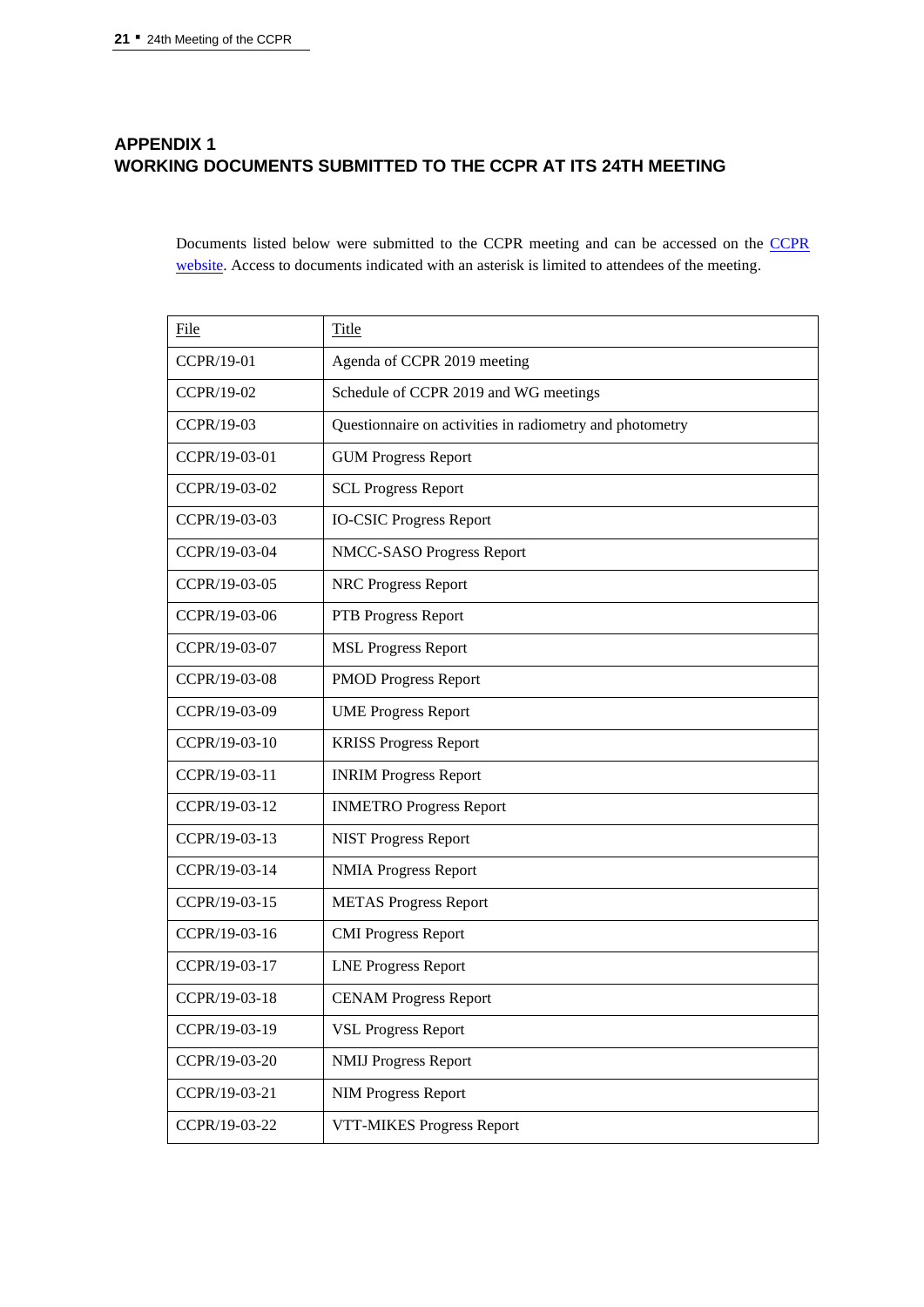| File                    | Title                                             |
|-------------------------|---------------------------------------------------|
| CCPR/19-03-23           | <b>SMU Progress Report</b>                        |
| CCPR/19-03-24           | <b>CMS/ITRI Progress Report</b>                   |
| CCPR/19-03-25           | <b>NMISA Progress Report</b>                      |
| CCPR/19-03-26           | <b>VIINOFI Progress Report</b>                    |
| CCPR/19-05*             | KCDB v2.0 presentation to CCPR                    |
| CCPR/19-06*             | WG-CMC Report                                     |
| CCPR/19-07-             | WG-KC Report                                      |
| CCPR/19-08*             | WG-SP Report                                      |
| CCPR/19-09*             | <b>AFIRMETS Report</b>                            |
| $CCPR/19-10*$           | <b>APMP</b> Report                                |
| CCPR/19-11.3*           | <b>COOMET Report</b>                              |
| CCPR/19-12*             | <b>EURAMET Report</b>                             |
| CCPR/19-13 <sup>*</sup> | <b>SIM Report</b>                                 |
| CCPR/19-14 <sup>*</sup> | <b>GULFMET Report</b>                             |
| CCPR/19-15*             | WMO Report to CCPR                                |
| CCPR/19-16 <sup>*</sup> | <b>CIE Report to CCPR</b>                         |
| CCPR/19-17*             | <b>CORM Report to CCPR</b>                        |
| CCPR/19-18*             | INMETRO capabilities in Photometry and Radiometry |
| CCPR/19-19*             | CCPR science session speaker 1                    |
| $CCPR/19-20*$           | CCPR science session speaker 2                    |
| CCPR/19-21 <sup>*</sup> | CCPR science session speaker 3                    |
| CCPR/19-22*             | CCPR science session speaker 4                    |
| $CCPR/19-23*$           | CCPR science session speaker 5                    |
| CCPR/19-24*             | CCPR science session speaker 6                    |